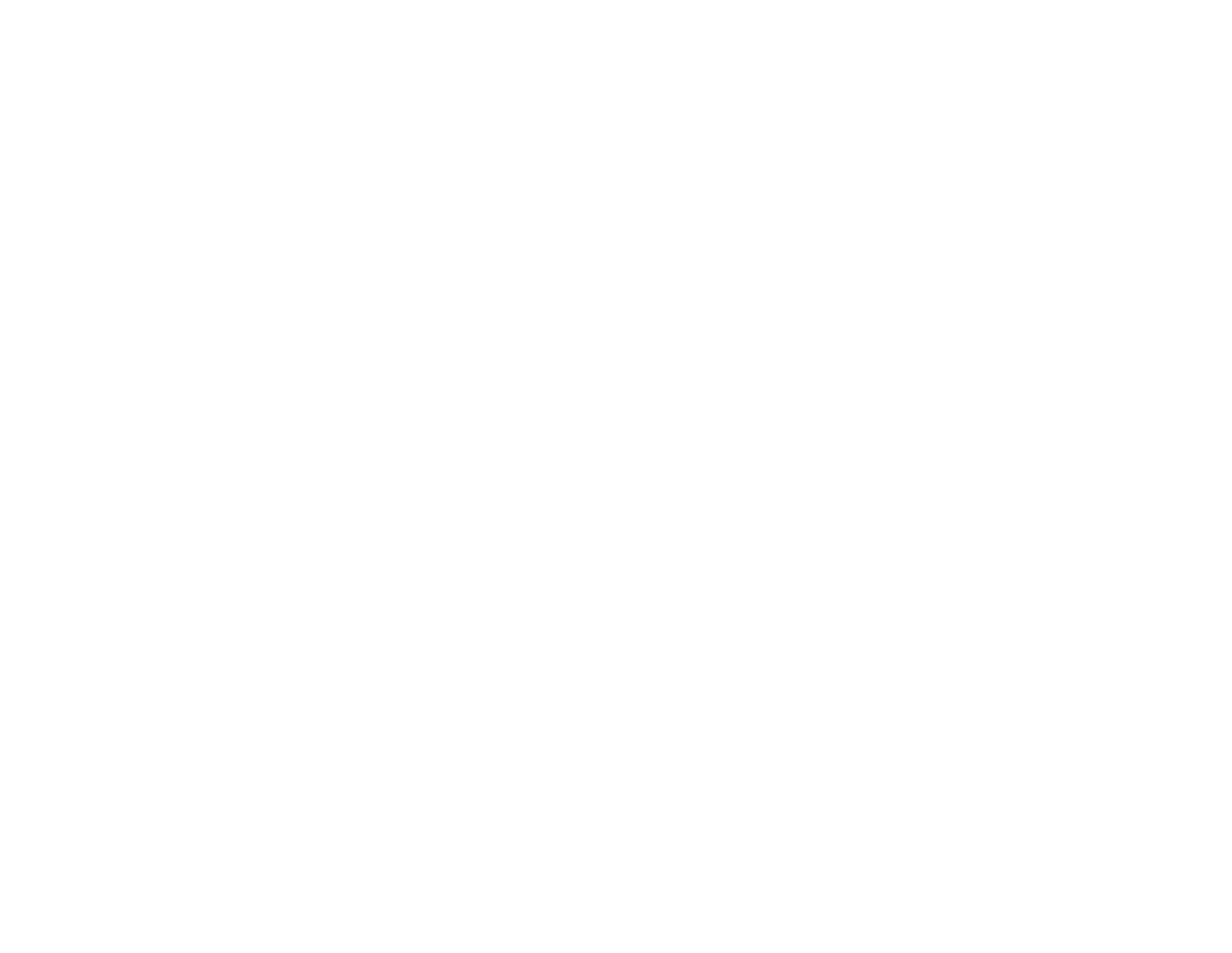# **Contents**

| Translator's Preface                                            | 5  |
|-----------------------------------------------------------------|----|
|                                                                 | 8  |
| Waiting for the barbarians $\ldots \ldots \ldots \ldots$        | 16 |
|                                                                 | 18 |
| Unwillingly $\dotsb\dotsb\dotsb\dotsb\dotsb\dotsb\dotsb\dotsb$  | 21 |
|                                                                 | 29 |
| The reverse side of the coin $\ldots \ldots \ldots \ldots$      | 32 |
| The heads of the eagle $\dots \dots \dots \dots \dots \dots$    | 37 |
| Freedom's corrections                                           | 41 |
|                                                                 | 48 |
| The inadequacy of the no $\dots \dots \dots \dots \dots$        | 53 |
| Without any reason $\ldots \ldots \ldots \ldots \ldots$         | 56 |
| To put an end to it $\ldots \ldots \ldots \ldots \ldots \ldots$ | 62 |
|                                                                 |    |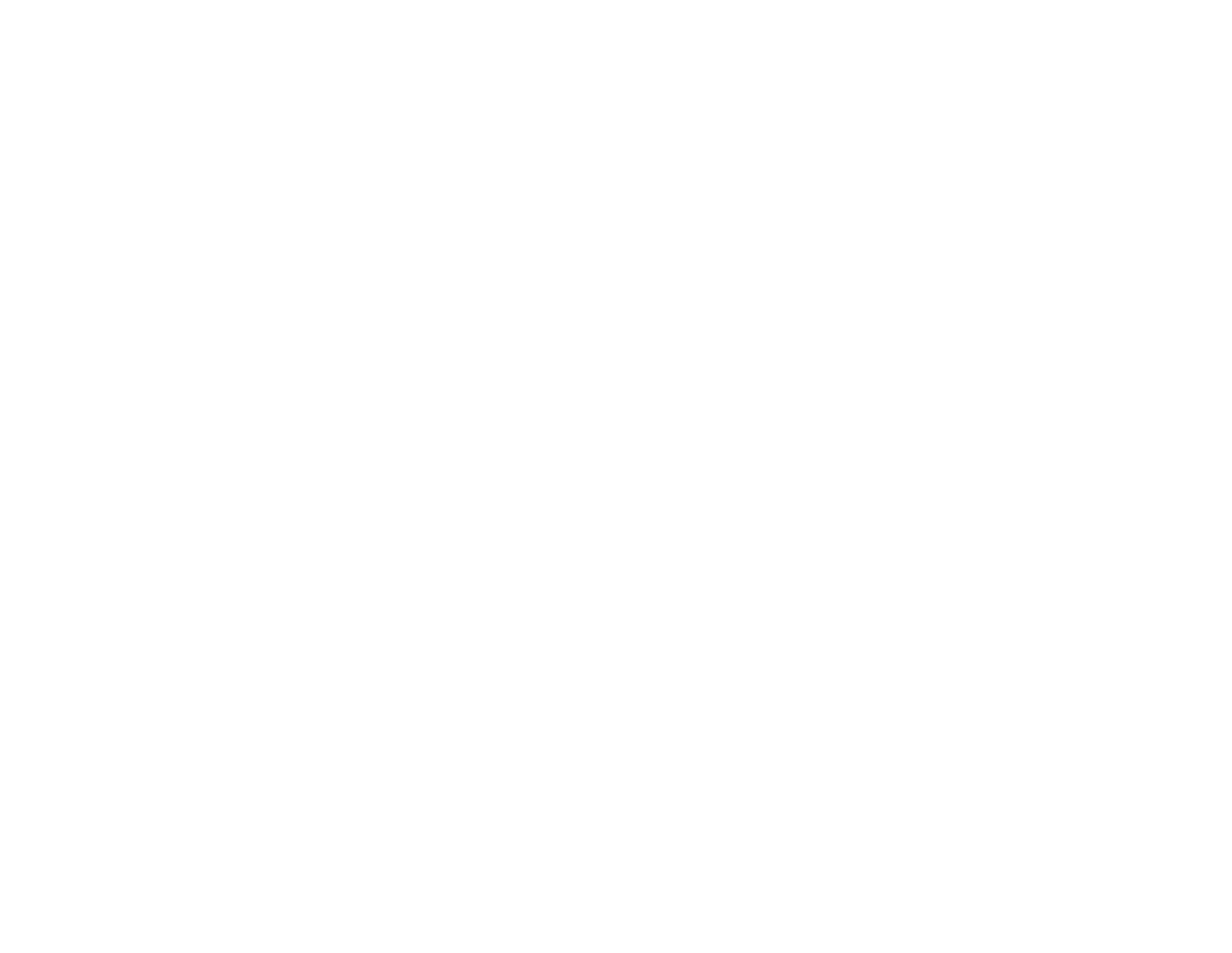dreams of adventure, beholding with heated imagination a world that I knew not in life but in desire, a world that no man has known in life but that many of us have known in dreams. And dreaming, time would fly by, and my body would stand weariness at bay, and I would redouble my enthusiasm, and become bold, and go out on reconnaissance at dawn to find out the enemy's position and…All this in order to change life, to stamp a different rhythm onto this life of ours; all this because men could be brothers and I among them; all this because joy that surges forth even once from our breasts must surge out of the earth…"

— An uncontrollable of the Iron Column, March 1937, Spain

#### **Translator's Preface**

*Barbarians* by Chrissus and Odotheus is a text of some importance for anarchists and anyone else who sincerely desires the destruction of this social world of exploitation and domination. It presents a devastating critique of a book that has become one of the most significant theoretical influences on a major part of the so-called anti-globalization movement, *Empire* by Michael Hardt and Antonio Negri. When one reads these two texts together, two opposing ways of using language are exposed. Hardt and Negri use a language that is obviously meant to conceal at least as much as it reveals, and that should immediately tip one off to the recuperative nature of their text. Chrissus and Odotheus, on the contrary, use direct language as sharp as a barbarian's sword to cut through the murky web of Hardt's and Negri's postmodern doublespeak to reveal the essentially anti-revolutionary core of their perspective.

For example, Hardt and Negri claim to be post-dialectical and post-Marxist. It merely takes a slight rip of the veil to expose a historical determinism and a rigid dialectic of class struggle that reflects one of the crudest versions of Marxism. Negri and Hardt, in fact, justify the horrors of the present not merely as historically necessary for the development of communism, but as actual reflections of the *power* of the "multitude", their historical subject.

It is particularly useful that, as Italians, Chrissus and Odotheus are familiar with the various movements that have been influenced by Negri, as well as with recent works of his that are not available in English. This allows them to place *Empire* in a context that further exposes its recuperative significance.

Chrissus and Odotheus clearly expose the love Hardt and Negri actually have for the Empire and its methods of homogenizing the world. This love, in fact, reaches the point of support for the European Union. Negri recently co-edited a collection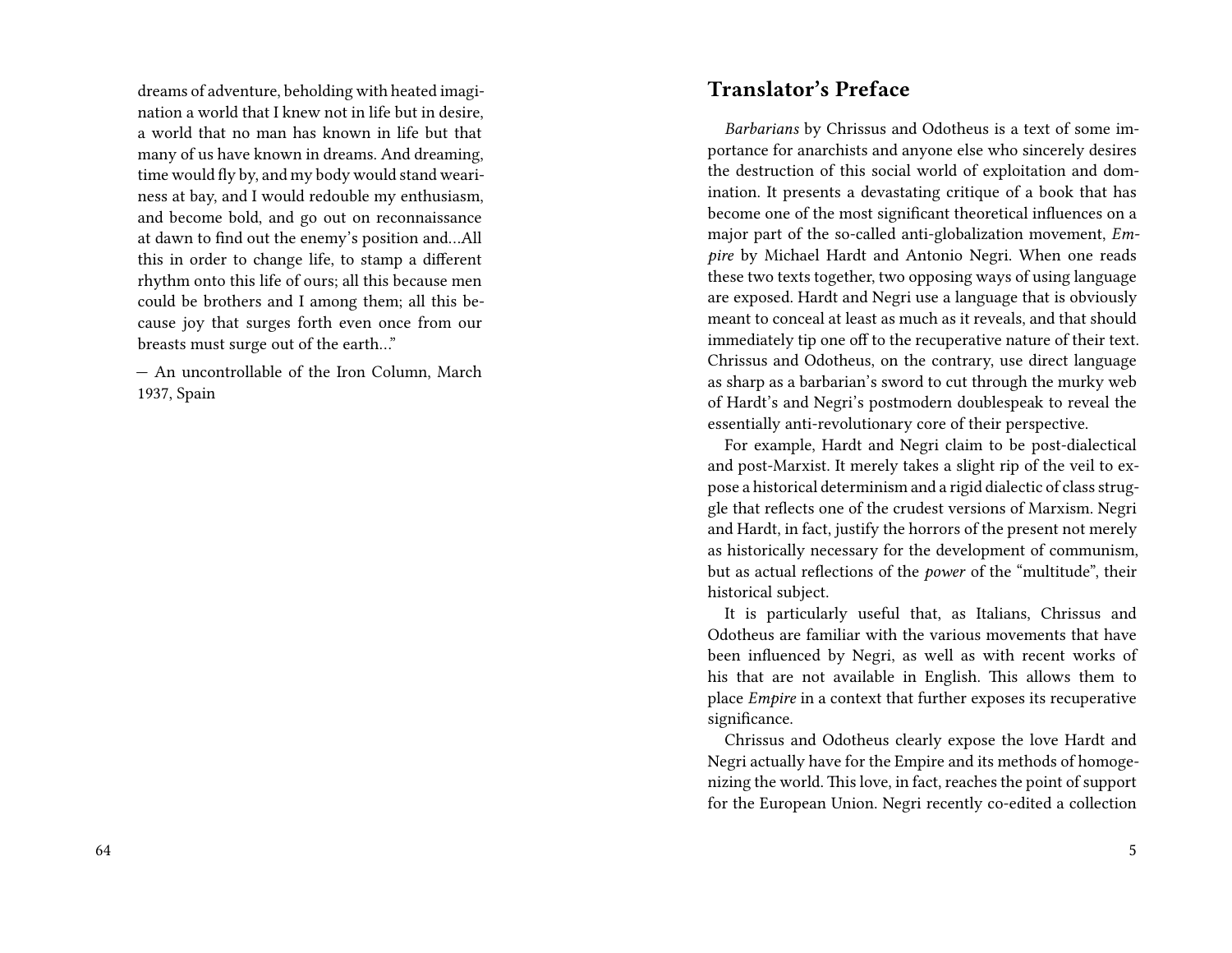of texts by leftists in praise of the political unification of Europe (choosing however to ignore the fact that this unification is a reality mainly in terms of the needs of the ruling class: a free flow of capital, the unification of policing networks and so on).

More frightening is Negri's and Hardt's unquestioning support of the totality of technological development — proclaimed to be expressions of the desires of "the multitude". They go so far as to call for the "recognition […] that there are no boundaries between […] the human and the machine" (*Empire,* p. 215) and, thus, the acceptance of ourselves as cyborgs (see for example, *Empire,* p.92). For them the project of technologizing life i.e., biotechnology integrated with cybernetics — is desirable and necessary, simply because it exists.

Chrissus and Odotheus also clearly expose the nature of the "subjectivity" Hardt and Negri speak of repeatedly. This term, as the professors use it, has nothing whatsoever to do with individual choice, will, desire or self-activity. Instead it refers to the production of relationships which *subject* us to the needs of the social institutions. This is why "the production of subjectivity" must be grounded "in the functioning of major institutions, such as the prison, the family, the factory, and the school" (*Empire*, p.195).

In fact, Hardt and Negri absolutely reject the individual, seeing the very concept of individuality as contrary to their project. On page 388, they tell us that "No ontology, except a transcendent one, can relegate humanity to individuality", and two pages later they say, "…there is corruption as individual choice that is opposed to and violates the fundamental community and solidarity defined by biopolitical production". Thus, singularity is not a trait of individuals, but of "groups and sets of humanity"<sup>1</sup> biopolitically singularized by "the

one who imposes slavery. Let's leave pedagogy to the two emissaries, together with their police and missionary spirit. May the barbarians break loose. May they sharpen their swords, may they brandish their battleaxes, may they strike their enemies without pity. May hatred take the place of tolerance, may fury take the place of resignation, may outrage take the place of respect. May the barbarian hordes go to the assault, autonomously, in the way that they determine. And may no parliament, no credit institution, no supermarket, no barracks, no factory ever grow again after their passage. In the face of the concrete that rises to strike the sky and the pollution that fouls it, one can well say with Dejacque that "It is not the darkness that the Barbarians will bring to the world this time, it is the light."

The destruction of the Empire could hardly assume the customary forms of social revolution, as we have come to know them from the history books. (the conquest of the Winter Palace, the popular reaction to a blight, the general wildcat strike).

There are no longer any noble ideas capable of stirring the great proletarian masses, there are no longer sweet Utopias ready to be fertilized by their lovers, there are no longer radical theories that only wait to be put into practice. All this has been overwhelmed, swept away by the imperial slime. There is only the disgust, the desperation, the repugnance of dragging our existence through the blood spilled by power and the mud flung up by obedience. And yet in the midst of this blood and mud, the will — confused in some and clearer in others — to put an end to the Empire and its deadly order once and for all can be born.

"And each time the sufferings of the past, with all the horrors and torments that wracked my body, would be thrown to the wind as though from a distant age, and I would abandon myself joyfully to

 $1$ <sup>1</sup> This parallels the perspectives of many neo-racists who base their ideology on "culture" and "ethnicity" rather than on skin color and "blood".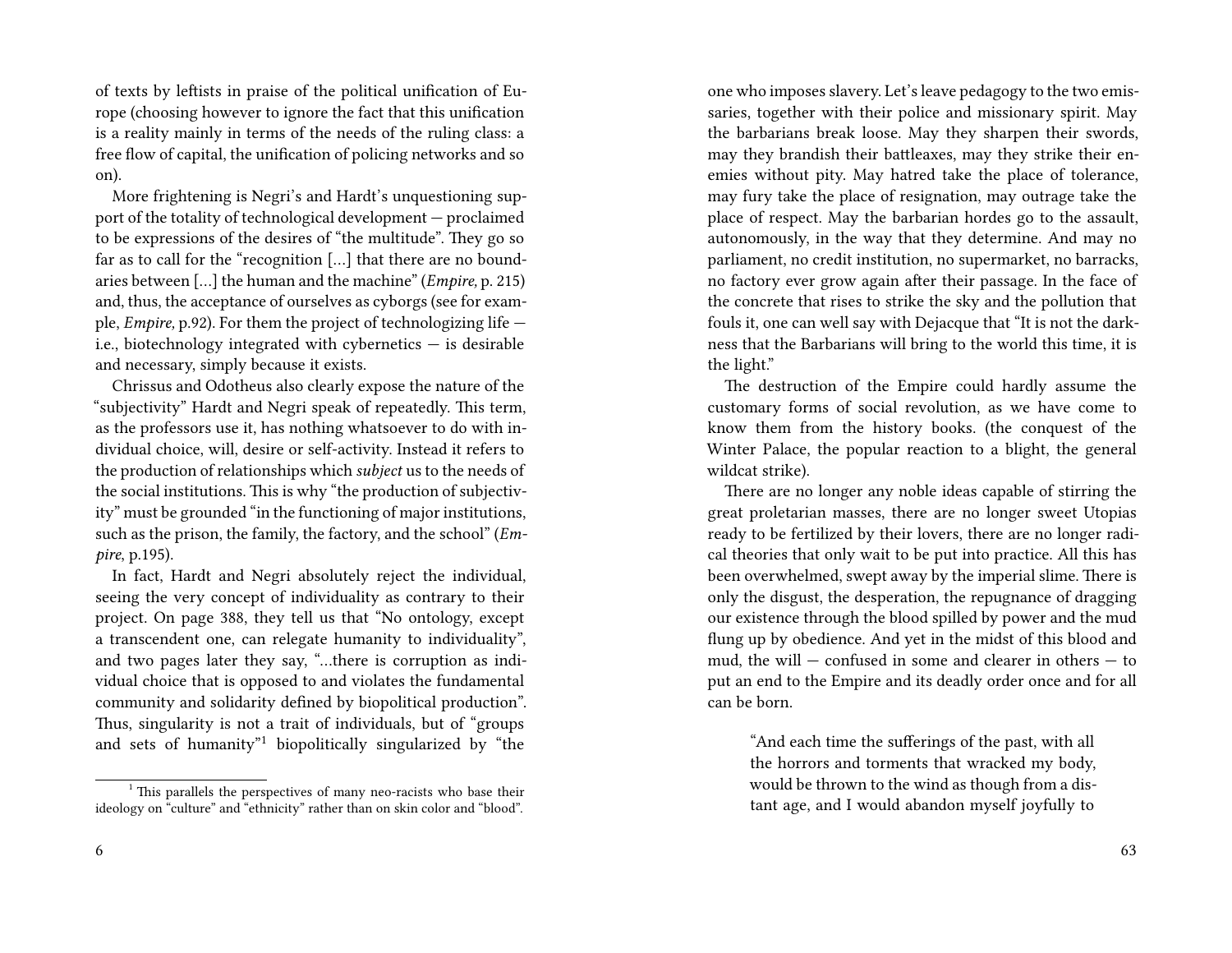cry of the barbarians is much too infantile for them, their boldness much too gratuitous. In the face of the barbarians, they feel as powerless as an adult at grips with roused children. In fact, for the ancient Greeks the barbarian was quite similar to the child, while in Russian the two concepts are expressed with the same word (and let's consider the Latin infans, infant, that literally means not speaking). Well then, the thing that those who don't speak, the stammerers, are most reproached for is the lack of seriousness, of reasonableness, of maturity. For barbarians, as for children, whose nature has not yet been completely domesticated, freedom does not start with the elaboration of an ideal program but with the unmistakable din of broken crockery. This is the thing that raises the protests of those who think, with Lenin, that extremism is only an "infantile disorder". Against the senile disorder of politics, the barbarians affirm that freedom is the most urgent and terrifying need of human nature. And unbridled freedom makes use of all the world's products, of all the objects, using them as playthings.

But the offspring of the goddess Reason don't allow for a social transformation that is not based on the edification of the Public Good. It's either a question of a return to a mythical past (the primitivist illusion) or of the fulfillment of a radiant future (the messianic illusion). As for the barbarians, they love neither nostalgic sighs nor architectural diplomas. That which is is not destroyed in the name of that which was or of that which will be, but in order to finally give life to everything that could be, in its boundless possibilities, here and now. Right now.

#### **To put an end to it**

It is useless to try to teach one who has no tongue how to speak. It is useless to take fright in the face of guttural sounds and thoughtless acts. It is useless to propose mediation to one who wants the impossible. It is useless to beg for freedom from multitude" (p. 395). And "the multitude" to which they refer repeatedly is finally defined on page 316 of their book as "the universality of free and productive practices". To put it more clearly: the forces of social production. The Marxist-leninist roots of their perspective are clearly exposed. For them the subject of liberation is precisely the productive apparatus for which we are mere cogs.

With a notion of liberation that, in fact, means the absolute subjection of individuals to the productive apparatus, Hardt and Negri are correct to see their path as going "through Empire", because their project *is* that of Empire. But once the barbaric sword of Chrissus and Odotheus cut through the professors' convoluted language, it becomes clear that those of us who desire our own liberation as individuals, who want the freedom to create our lives on our times have a project "*absolutely other*": the total destruction of the Empire here and now. The time of the barbarians is at hand.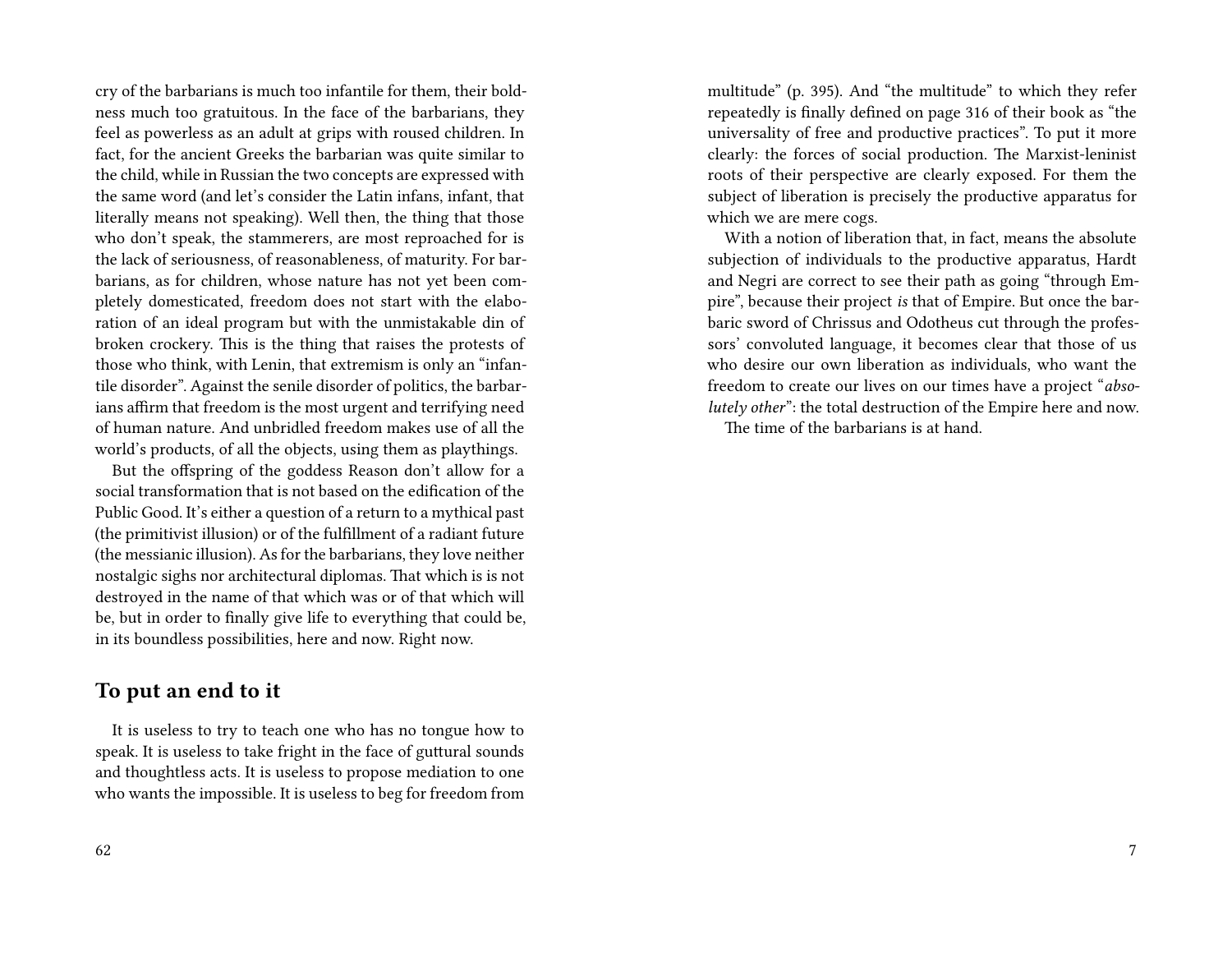#### **Introduction**

Someone has noted that one of Marx's greatest tricks was that of having invented Marxism as a *lingua franca*<sup>2</sup> . Since ancient times it has been known that the art of persuasion consists of being able to use speaking or writing to cause a precise psychological effect in the one who listens or reads that goes well beyond the contents developed in the reasoning. The Greeks said that persuading meant to "lead minds to oneself". Many Marxian expressions — and, one could say, the "insidious clamor" of his prose — have enchanted, terrorized, produced thousands of competing readings. Expressions such as "Historically determined social conditions, extraction of surplus value, objectively counter-revolutionary elements", certain journalistic techniques and the famous genitive inversions ("philosophy of misery, misery of philosophy"): this jargon has supplied many aspiring bureaucrats and true dictators with a reservoir of pre-made phrases with which to justify their power. And it has supplied just as many social democrats with a smokescreen with which to please anyone who is satisfied that capitulation in practice is connected to radicality in style. The important thing was and is to assume the attitude of one who knows what he/she is talking about with scientific precision.

Antonio Negri's texts play the same role today, if you will. In fact, there are two "theoretical centrals" of the thing which journalistic newspeak describes as the *anti-globalization* movement: the *Le monde diplomatique* collective and our Paduan professor to be precise. The monthly publication named after the collective, the organization of conferences and seminars, the publication of books and the creation of the so-called movement for the Tobin tax<sup>3</sup> (*Attac*) — various Italian sections of

deed desire to defeat it, but with good manners. As civilized cutthroats, they share the dissent but not the hatred; they understand the indignation but not the rage; they hurl protests slogans but not war cries; they are ready to shed saliva but not blood. They too  $-$  it is clear  $-$  desire the end of the Empire, but they wait for it to happen spontaneously, as a natural phenomenon. Pushed by the certainty that the Empire is seriously ill, its most educated enemies hope that a collapse frees humanity from its cumbersome presence as soon as possible. Besides, no one can deny that it is much less dangerous to obtain freedom after the peaceful departure of the master, like a hereditary fortune, rather than conquering it in battle. This indisputable observation leads them to sit on the banks of the river waiting to see the corpses of their enemies pass by carried by the currents.

The barbarian nature is quite different; it doesn't know this gentle patience. In fact, the barbarians are persuaded that it is vain to wait for the death of the Empire, which above all might not be quite so imminent as its civil enemies hope. Besides, this all leaves one to assume that at the moment of its collapse the Empire will bury everything, really everything, under its ruins. Then what is the purpose of waiting? Isn't it better to go in search of the enemy and do everything possible to get rid of it? This barbaric determination rouses horror. The two emissaries are horrified; according to them the identification of the enemy is "the first question of political philosophy" (pp. 210– 211) and as such cannot be concerned with barbarians, who in their coarseness are able at best to move "round in such paradoxical circles" (p. 211).

But the well brought up enemies of the Empire are also horrified. Accustomed to using up their days in waiting to be able to start living, they mistake barbaric immediacy for bloodthirstiness. And how could it be otherwise? They are completely unable to comprehend what the barbarians are fighting for, since barbaric language is still incomprehensible to their ears. The

<sup>2</sup> A *lingua franca* is a hybrid language of the sort that often develops in places of international commerce — such as port cities — to allow communication.

 $3$  An international tax on currency speculation.  $-$  translator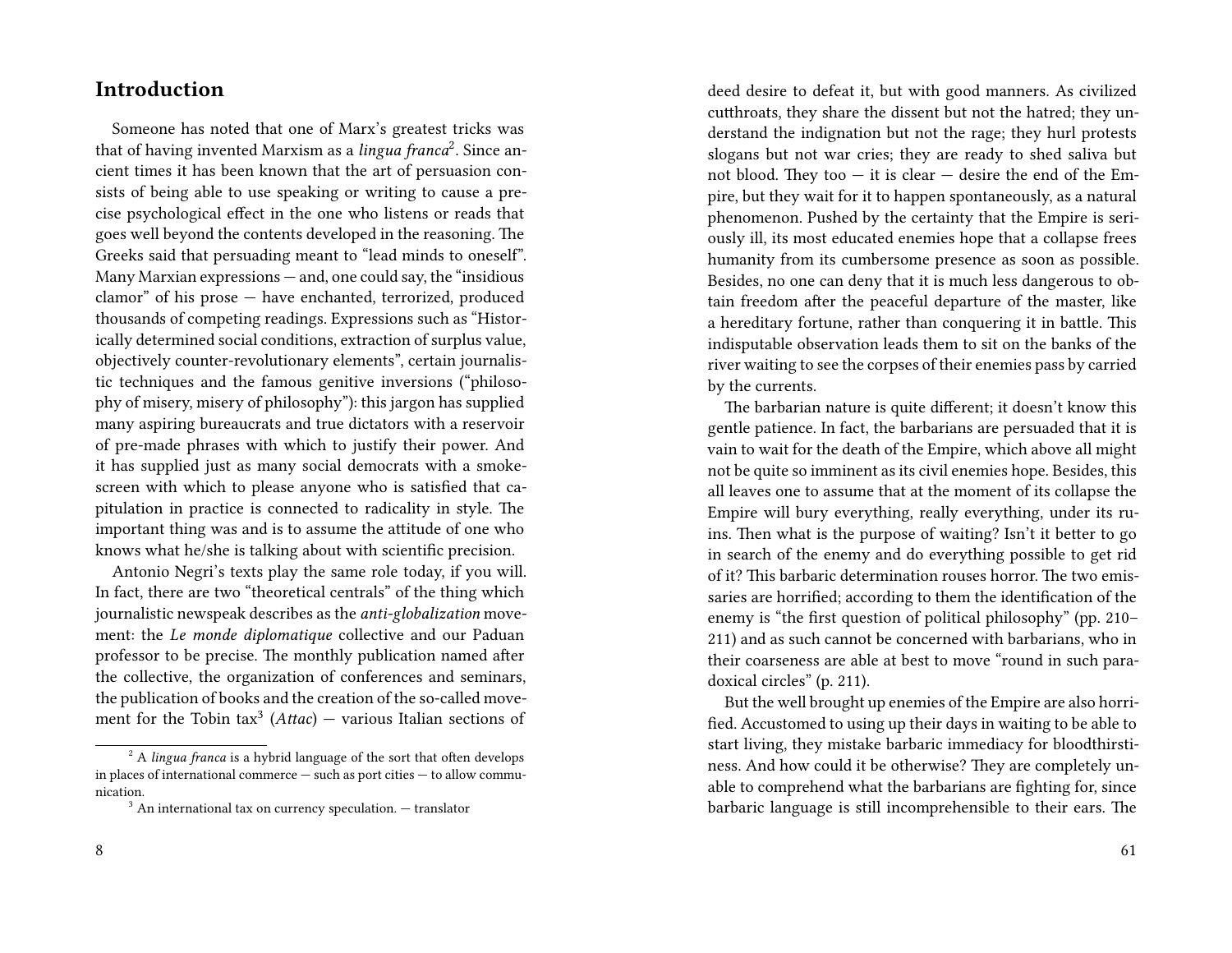commit suicide, because there cannot be life without someone who commands.

The eternal lie that maintains all exercise of power finds two fervent followers in Hardt and Negri, who are available to argue that that the refusal of authority is suicide and that anarchism is a form of impotence. As has been noted many times and from many sides, it is really destruction that opens the door to creation; mere refusal does nothing more than render the ground fertile for a new affirmation. Contrary to what the two emissaries think, the tyrant — and every power structure is tyrannical — is not the head of the social body, but rather the parasite that poisons its organism. Killing it is an act of liberation. The Parisian revolutionary clubs did not suffer from the beheading of king Louis XVI, nor did the Russian workers' councils suffer from the fall of Tsar Nicholas II. Rather, the liquidation of power, i.e., the insurrectional context that brought down the ancient customs and released new energies, is what really allowed their birth and their spread. And the reintroduction of power, in Jacobin or Bolshevik form, is what really brought about the stalemate and the ruin of the process of social regeneration, bringing that which is Unknown back to that which is State. $12$ 

Whoever does not speak with me and like me has nothing to say. Whoever does not act with me and like me is sick with impotency. Whoever does not live with me and like me desires to kill herself. This is the teaching that the Empire spreads among its enemies from the mouths of the two emissaries. But the barbarians are deaf to such foolish warnings; their ears are sensitive only to the voices that call them to the assault against the Empire, to making a clean sweep of the existent. Their fury even inspires terror in many enemies of the Empire who inwhich now exist  $-$  owe their existence to the former. From the latter, who was one of the original founders of Workers' Power and then Workers' Autonomy, came much of the Italian workerist ideology and now the theory for which the White Overalls (*Tute bianche*), the Disobedient (*Disobbedienti*) and so many other global citizens are little soldiers. Reading any flyer from any *social forum*, one will indubitably find the following expressions: civil society, multitude, movement of movements, citizenship income, dictatorship of the market, exodus, disobedience (civil or civic), globalization from the bottom and so on. Likewise, having a more or less extensive history, these concepts, assembled in various ways, constitute the present-day Cliff Notes for the alternative recuperator and ideal reformist. One of the managers of this "ontological factory", one of the technicians of this "linguistic machine" is, once again, Toni Negri.

We will not fall into the banal error of believing that certain theories are unilaterally influencing the movement. The theories spread insofar as they serve specific interests and respond to specific needs. *Empire* by Negri and Hardt is an exemplary book in this sense. Together with the elaborations of their "diplomatic" French cousins, its pages offer the most intelligent version of the left wing of capital. The groups that refer to it are the globalized version of the old social democracy and the gaseous variants of Stalinist bureaucracy that have replaced the rigid hierarchy of functionaries with the model of the network (or the rhizome) in which the leader's power seems more fluid. In short, the communist party of the third millennium, the pacification of the present, the counter-revolution of the future. Built on the decline of the workers' movement and its forms of representation, this new method of doing politics no longer has privileged fields of intervention (like the factory or the neighborhood) and offers a more immediate terrain than that of the old party secretariats to the ambitions of aspiring managers: the relationship with the mass media. This is why

 $^{12}$  In Italian this is a wordplay "riportando ciò che è Ignoto a ciò che è Stato" can also mean "bring the Unknown back to that which has been". The idea is that if we storm the unknown, the state will be a thing of the past.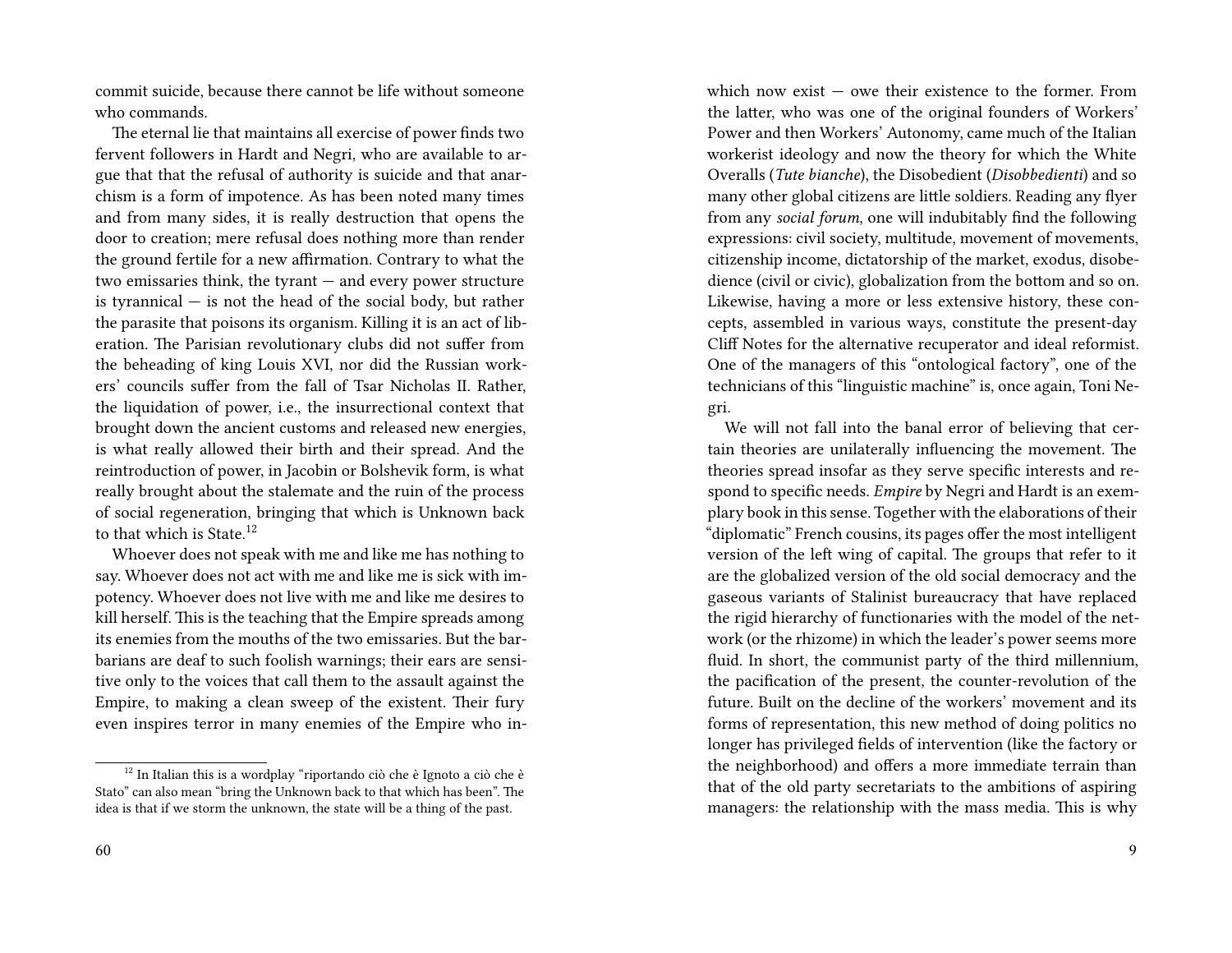the parties and unions of Left pose as allies of this new "movement" and often go in tow to its initiatives, knowing well that beyond the piercings of whatever little leader and certain slogans from rhetorical guerrillas, the political disobedient represent the basis (electoral, as well) of the democratic power to come. It maintains the Stalinist role intact, but its future is inscribed above all in its capacity to set itself up as a force of mediation between subversive tensions and the necessities of the social order, leading the movement into the institutional riverbed and carrying out a function of denunciation of the elements that escape its control.<sup>4</sup>

On the other hand, after having progressively absorbed the social, the State managed to suffocate all creativity under the institutional burden; when forced to expel it again, it called this refuse *civil society*, decorating it with all the ideologies of the middle class: humanitarianism, voluntary service, environmentalism, pacifism, anti-racism, democracy. In the overflowing passivity, consensus needs continuous injections of politics. The disobedient politicians with their citizens serve this purpose. Indeed, for the orphans of the working class, it is the abstract figure of the citizen that now has all virtue. Ably playing on the meanings of the word (the citizen is at the same time the subject of the State, the bourgeois, the *citoyen* of the French revolution, the subject of the *polis*, the supporter of direct democracy), these democrats address themselves to all classes. The citizens of civil society oppose themselves to the passivity of consumers as much as to the open revolt of the exploited against the constituted order. They are the good conscience of the State (or public, as they prefer to say) institutions, those who will always invite the police to "isolate the violent" in any Genoa out of civic duty. With the complicity

This is why they are ready to lay waste to the metropolises with their banks, their shopping centers, their police-oriented city planning — at any moment, individually or collectively, in the light of the sun or in the dark of the night. If they don't have a single reason for doing so, it is because they have all of them.

In opposition to the discontented subjects who want to become contented subjects, the possibility of another world does not concern these barbarians. They prefer to fight because they think that a world absolutely other is possible. They know that "another world" will be like "another day", the empty and boring repetition of what has come before it. But a world absolutely other is a completely unknown world to dream, to create, to explore. Having been born and raised under the imperial yoke, without ever having had the possibility of experimenting with radically different ways of living it is not possible to imagine a world absolutely other except in negative terms, as a world without money, without laws, without work, without technology and without all the numberless horrors produced by capitalist civilization.

Unable to conceive of a world without masters to serve, the two emissaries interpret this absence as a lack. It is their ridiculous belief that the Empire is the destiny of humanity that causes them to say: "The refusal of work and authority, or really the refusal of voluntary servitude, is the beginning of liberatory politics […]. In political terms, too, refusal in itself (of work, authority and voluntary servitude) leads only to a kind of social suicide. As Spinoza says, if we simply cut the tyrannical head off the social body, we will be left with the deformed corpse of a society" (p. 204). The tyrant is the head, the reason that guides; The subjects are the muscles, the strength that works. Rather than Spinoza, the two emissaries should have quoted the patricians of ancient Rome, who informed the plebeians who were on the verge of rebelling that if the subjects rise up and put the tyrant to death, they

<sup>&</sup>lt;sup>4</sup> *Ya Basta!*, the White Overalls and the Disobedient — all Negrian "radicals" — have carried out this function in a number of demonstrations in Italy, denouncing those who attacked banks, multi-national businesses, etc. to the cops. — translator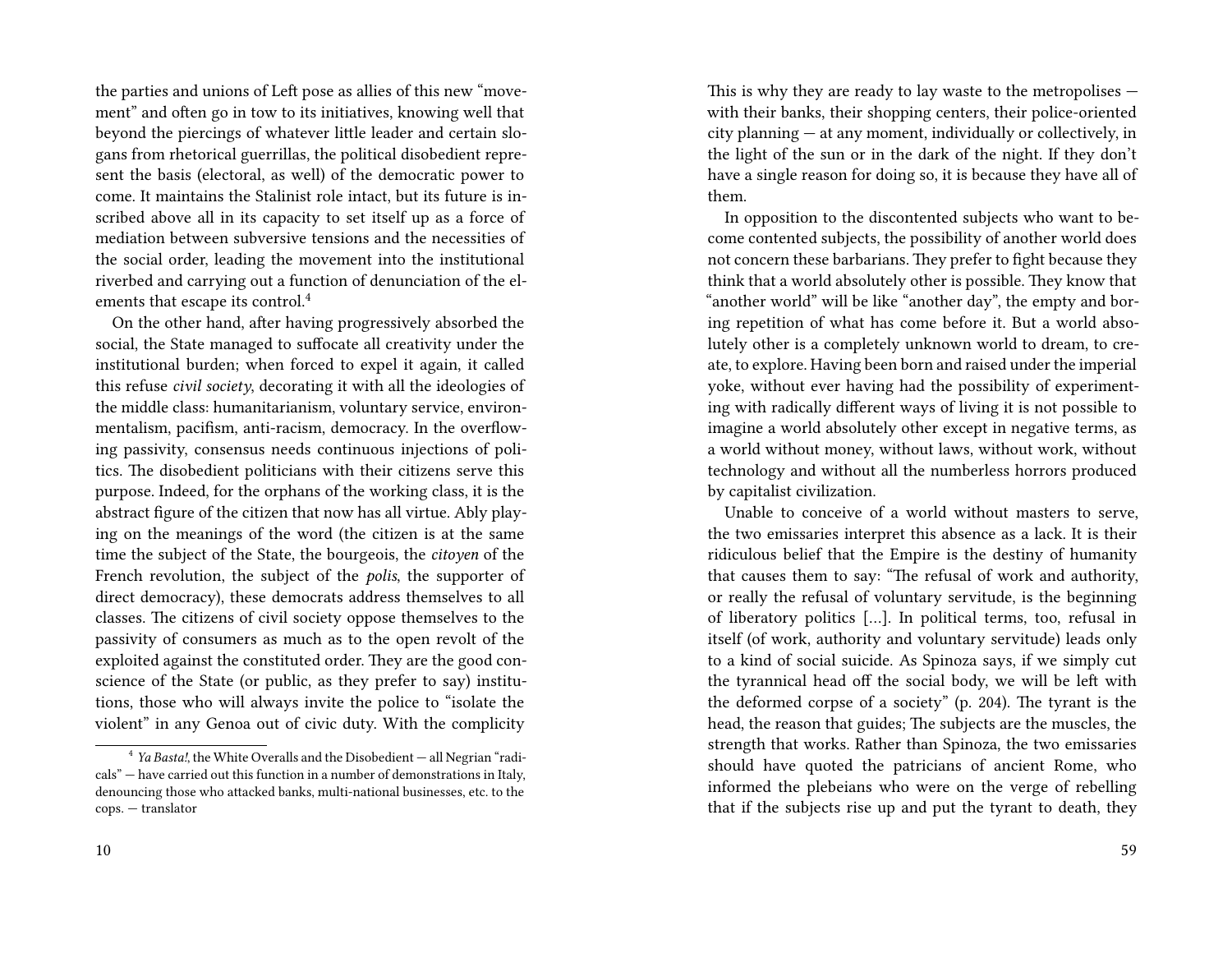Verb to the infinitive.<sup>11</sup> These barbarians are all the ones who deliberately refuse to follow the institutional itinerary. They have other paths to travel, other worlds to discover, other existences to live. To the virtuality — understood as simulation — of technology that originates in sterile laboratories, they oppose the viruality  $-$  understood as possibility  $-$  of aspirations that originate in the palpitations of the heart. In order to give form and substance to these aspirations, in order to transform them from virtual into real, they must snatch the time and space necessary for their realization from the Empire by force. That is to say, they must manage to reach a total rupture with the Empire.

These barbarians are also violent. But their violence is not blind toward those they strike, but rather toward imperial reason. These barbarians don't speak or understand the language of the polis, and they have no desire to learn it. They have no use for the social structures of the Empire, the American constitution, the current means of production, identification papers or the social wage to which the two emissaries so much adhere. They have nothing to demand of imperial functionaries and nothing to offer them. The politics of compromise has failed from the start, not due to a ridiculous ideological process, but due to their inadequacy to this world. These barbarians only know that to realize their desires, whatever they are, they must first clear out the obstacles that they encounter on their path. They have no time to ask themselves how "capitalism is miraculously healthy, its accumulation more robust than ever" (p. 270), as the two emissaries comically slow down to do, perturbed that history refuses to function in compliance with the well-oiled mechanisms of a machine. The "mystery of capital's continuing health" (p. 270) doesn't manage to rouse the passion of these barbarians as much as the urgency of its death. of the democratic mobilizations of the "disobedient", the State can thus give greater force and credibility to its ultimatum: one either dialogues with the institutions or one is a "terrorist" to hunt down (the various agreements signed since September 11 are interpreted in this way). The "movement of movements" is a *constituent* power, i.e., a social surplus in relationship to *constituted* power, an institutionalizing political force that encounters and intervenes in established politics — in Negri's conception, the militant version of Spinoza's concept of *potency*. 5 Its strategy is the progressive conquest of institutional spaces, of an increasingly enlarged political and union consensus, of a legitimacy obtained by offering its capacity for mediation and its moral guarantee to power.

In the Negrian account, the true subject of history is a strange beast of a thousand metamorphoses (first massworker, then social laborer, now *multitude*) and a thousand tricks. In fact, it is this being that has power even when everything would seem to bear witness to the contrary. All that domination imposes is really what this being has desired and won. The technological apparatus embodies its collective knowledge (not its alienation). Political power favors its thrusts from the bottom (not its recuperation). The legal Right formalizes its power relationship with the institutions (not its repressive integration). In this edifying historical vision, everything happens according to the schemes of a most orthodox Marxism. The development of the productive forces — authentic maker of progress — continually comes into contradiction with social relationships, modifying the order of society in the direction of emancipation. The arrangement is the same as classical German social democracy, to which the privilege of having broken a revolutionary assault in blood and then thrown the proletariat into the hands of Nazism

 $^{11}$  The Italian phrase is "...coniuga all' infinito il Verbo imperiale" with a wordplay on "all'infinito" which means both "the infinitive" and "endlessly".

<sup>5</sup> The Italian word, *potenza*, can be translated as power, potency, might, force, sway or *empire*. — translator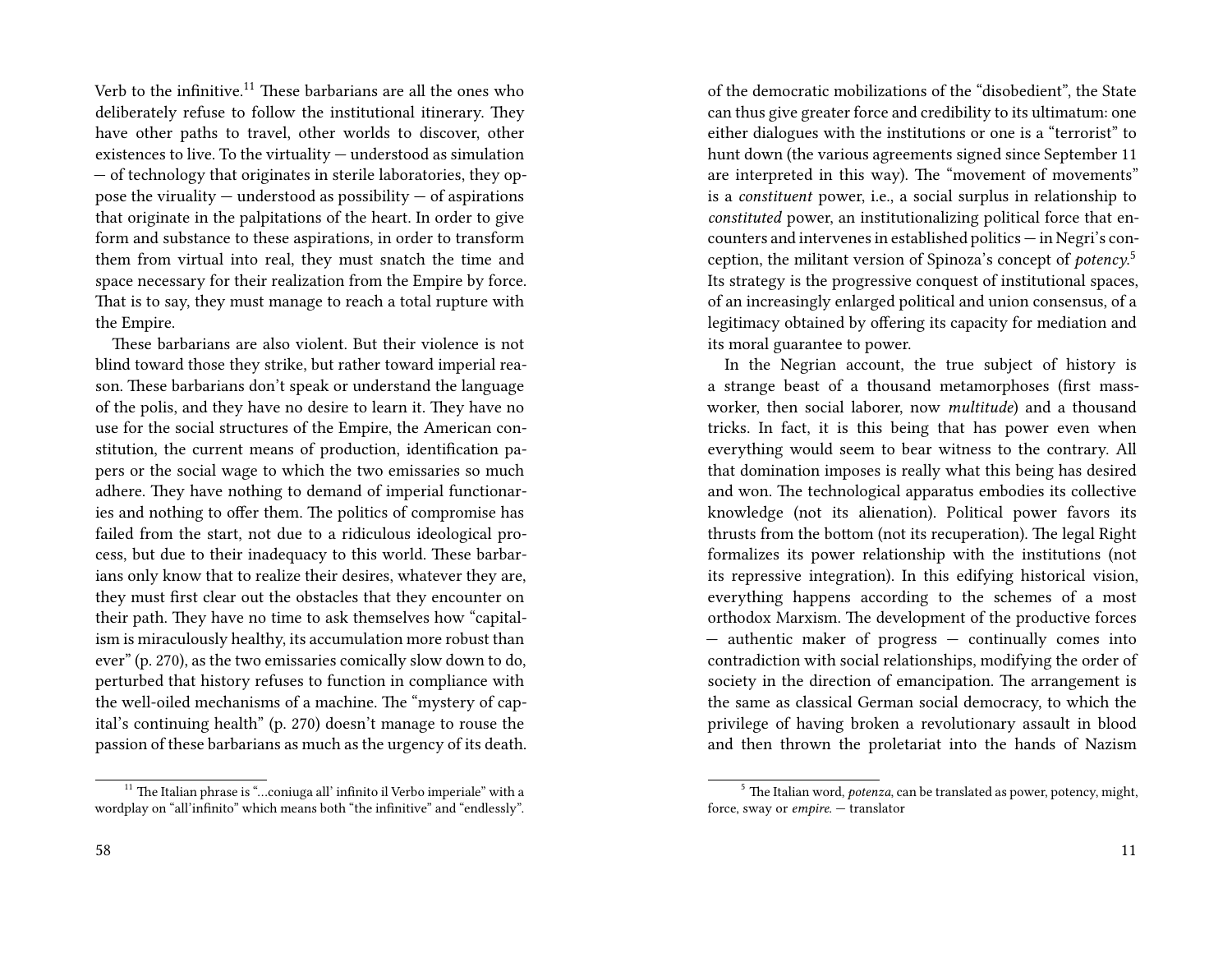is owed. And the illusion of opposing the power of political institutions to that of the multinationals is a social democratic illusion, one that Negri shares with the leftist statists of *Le Monde Diplomatique*. If both denounce "savage capitalism", "fiscal paradises", the "dictatorship of the market" so often, it is because they want a new political order, a new government of globalization, another New Deal. It is in this sense that one reads the proposal for a *universal income for citizenship*. Thus, the less "dialectical" Negrians have no scruples in openly presenting this demand as a recasting of capitalism.

Despite two decades of heavy social conflict, capitalism succeeded in turning the revolutionary threat around through a process that reached its completion at the end of the 1970's with the dismantling of the productive centers and their spread over the territory and with the complete subjection of science to power. This conquest of every social space corresponds to the entry of capital into the human body, as the final frontier that remains empty, through the very life processes of the species itself. Necrotechnologies are the latest examples of its longing for an entirely artificial world. But for Negri, this is the expression of the creativity of the multitude. For him, the total subordination of science to capital, the investment in services, knowledge and communications (the birth of "human resources" according to managerial language) expresses the *"becoming-woman*" of labor, i.e., the productive force of bodies and of sensibility. In the epoch of "immaterial labor", the means of production that multitude must secure for itself as common property are the intellects. In such a sense, technology increasingly democratizes society, since the knowledge that capital turns to its account surpasses every waged sphere, in fact coinciding with the very existence of the human being. This is what the demand for a minimum guaranteed wage means: if capital makes us produce at every moment, then it should pay us even if we are not employed as wage workers and we will make money for it by consuming.

vative contemplation. Where there was once a jungle full of danger because it was wild and luxuriant, a desert has been created. And what does one say, what does one do, in the midst of a desert? Deprived of words with which to express rage for the suffering one has undergone, deprived of hope with which to overcome the emotional anguish that devastates daily existence, deprived of desires with which to struggle against institutional reason, deprived of dreams toward which to reach in order to sweep away the repetition of the existent, many subjects become barbaric in action. Once the tongue is paralyzed, the hands quiver to find relief from frustration. Inhibited from manifesting itself, the compulsion toward the joy of living is turned on its head, becoming its opposite, the death instinct. Violence explodes and, being without meaning, manifests itself in a blind and furious manner, against everything and everyone, overturning every social relationship. Where there is not a civil war going on, there are the rocks thrown from overpasses or the murders of parents, friends or neighbors. It is not revolution or even revolt; it is a generalized slaughter carried out by subjects who have been made barbaric by the wounds inflicted on their hides every day by a world that is without meaning because it is forced to have a single meaning. This dreary and desperate violence annoys the Empire, disturbed in its presumption of guaranteeing total tranquility, but it is not worried about this. In itself, this does nothing but feed the demand for greater public order. And yet, however easily recuperable once it is brought out to the surface, it shows all the restlessness that stirs in the depths of this society, all the precariousness of the imperial hold over the circumstances of the modern world.

And yet there are other barbarians of a different sort. They are barbarians insofar as they are refractory against the words of command, certainly not insofar as they are deprived of awareness. If their language seems obscure, irritating, stuttering, it is because it does not endlessly conjugate the imperial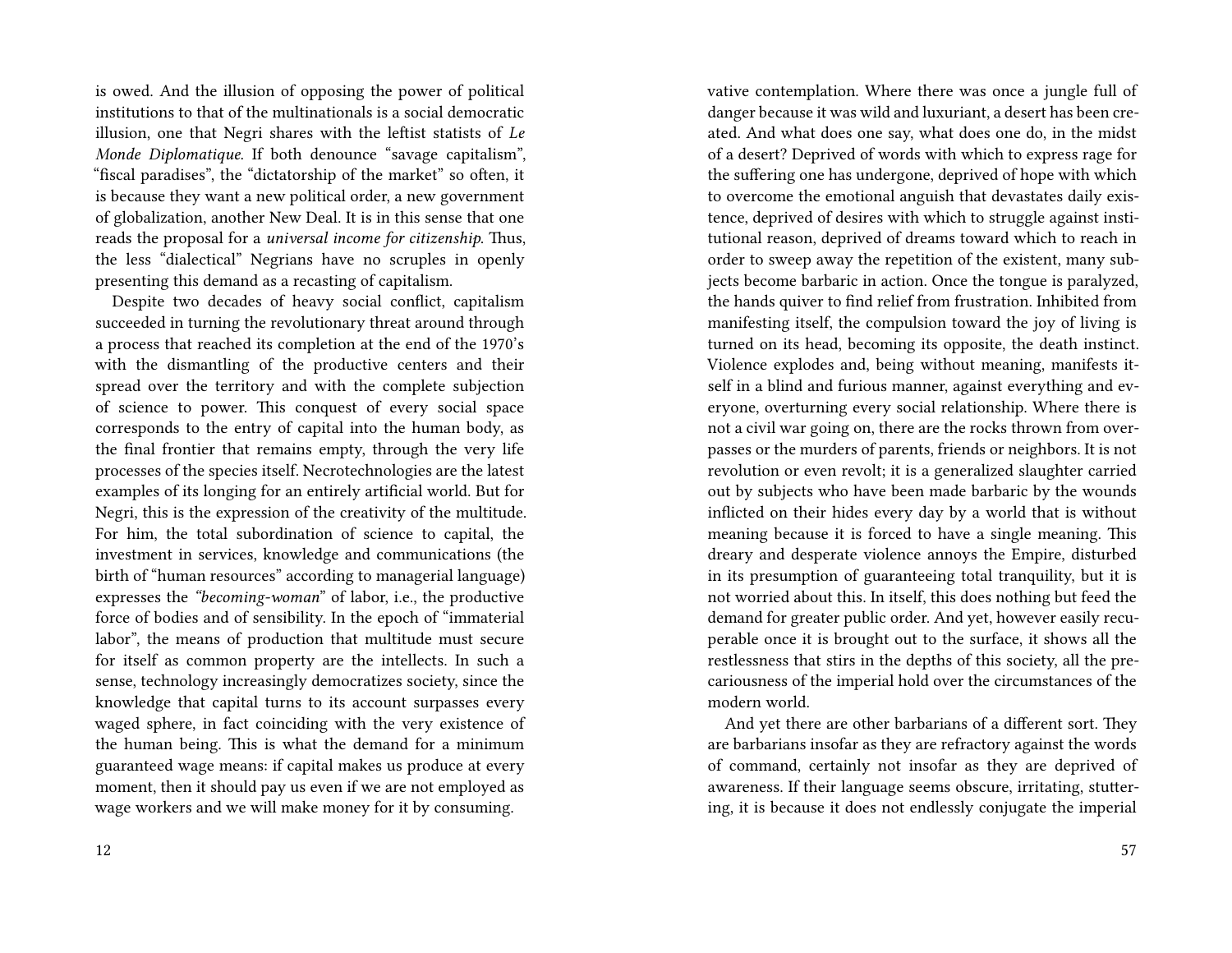that is to determine for herself the content and the form of his days on this earth, has only one card to play. Before being the indispensable, preliminary condition of real freedom, the insurrection against the Empire is a question of dignity.

#### **Without any reason**

Today the barbarians no longer camp at the gates of the City. They already find themselves inside it, because they were born in it. There are no longer cold lands of the North or barren steppes of the East from which to start the invasion. It is necessary to recognize that the barbarians arise from the ranks of the imperial subjects themselves. In other words, the barbarians are everywhere. For ears accustomed to the language of the polis, it is easy to recognize them, because when they express themselves, they stammer. But there is no need to let oneself be fooled by the incomprehensible sound of their voices; there is no need to confuse the one without a language with the one who speaks a different language.

Many barbarians really are deprived of a recognizable language, rendered illiterate by the suppression of their individual  $a$ wareness  $-$  a consequence of the extermination of meaning carried out by the Empire. If one does not know how to talk, it is because one does not know what to say, and vice versa. And one does not know what and how to speak because everything has been banalized, reduced to mere symbol, to appearance. Meaning, which was considered one of the greatest sources of revolt, a radiant fount of energy, has been eroded in the course of the past few decades by a whole company of imperial functionaries (for example, the French structuralist school so dear to the two emissaries). They have shattered, pulverized and minced it in every sphere of knowledge. Ideas that expound and incite to transformative action have been cancelled and replaced by opinions that comment and rivet in conser-

The conclusions of Negri and his associates are the complete overturning of the ideas of those who, already back in the 1970's, maintained that the revolution passes through the body, that the proletarian condition is increasingly universal and that daily life is the authentic place of social war. The aim of recuperators is always the same. In the '70's, in order to gain their place in the sun, they spoke of sabotage and class war; today they propose the constitution of civic lists, accords with the parties, entry into the institutions. Their jargon and their linguistic acrobatics show that the Marxist dialectic is capable of every gallantry. Passing from Che to Massimo Cacciari,<sup>6</sup> from the peasants of Chiapas to the small Venetian endeavors, it now justifies snitching just as it justified theoretical dissociation yesterday. On the other hand, as they themselves recognize, it is not the ideas or the methods that are important, but rather "the peremptory words of command."

For "disobedient" theorists, the political institutions are hostage of a multinational capital, mere registration chambers of global economic processes. In reality, the development of technological power is the material basis for the thing defined as *globalization*; and from the nuclear to the cybernetic, from the preparation of new materials to genetic engineering, from electronics to telecommunication, this development is linked to the fusion of the industrial and scientific apparatus with the military apparatus. Without the aerospace sector, without the high-speed railroad, without the connections through fiber-optic cables, without ports and airports, how could a global market exist? We add the fundamental role of military operations, the continuous exchange of data between banking, insurance, medical and police systems, the State management of environmental pollution, the increasing spread of the net of

<sup>&</sup>lt;sup>6</sup> A leftist politician, formerly in the Communist Party of Italy, now part of the Left Democratic party, who speaks with every one from White Overalls to fascists.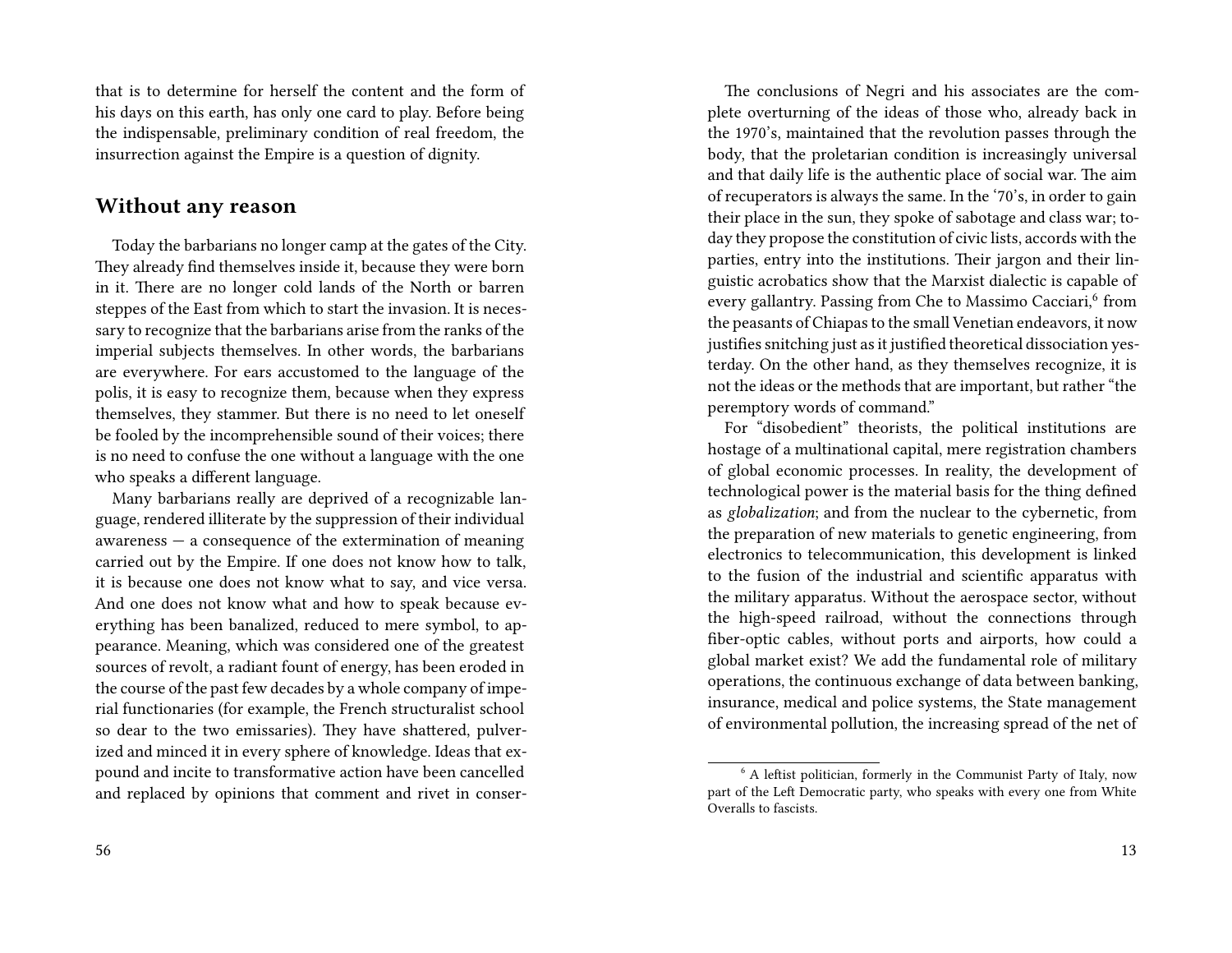surveillance, and it becomes clear that it is a mystification to speak of the decline of the State. What is changing is merely *one specific* State form.

Unlike other social democrats, for Negri the defense of the "social" national State is no longer possible, inasmuch as it is a political formation that is already surpassed. But this opens an even more ambitious prospect: European democracy. In fact, from one side, power is posed the problem of how to pacify social tensions caused by the crisis in representative politics. From the other side, the "disobedient" seek new paths for making the institutions democratic, rendering the movement more institutional. Here is the possible encounter: "Who then has an interest in the politically united Europe? Who is the *European subject*? They are those populations and social classes that want to build an absolute democracy on the plane of Empire. What they propose is *counter-Empire*. […] Thus the new European subject does not refuse globalization, but rather builds the political Europe as a place from which to speak *against* globalization *in* globalization qualifying itself (starting from the European space) as *counter-power* with respect to the *capitalistic* hegemony of the Empire." (from *Political Europe Reasons for a necessity*, edited by H. Friese, A. Negri, P. Wagner, 2002).

We have come to the end. Under a dense smokescreen of slogans and catch phrases, under a jargon that both flirts and terrorizes, here is a program that is simple for capital and magnificent for the multitude. We'll try to summarize it. Thanks to a guaranteed wage, the poor could be flexible in the production of wealth and the reproduction of life and thus relaunch the economy. Thanks to the common ownership of the new means of production (intellect), the "immaterial proletariat" could "begin a long Zapatista march of the intellectual labor force through Europe". Thanks to new universal citizenship rights, power can pass through the crisis of the nation-State and socially include the exploited. The masters don't know it, but finally left free to develop themselves, the new means

in a creative way. In other words, resistance is linked immediately with a constitutive investment in the biopolitical realm and to the formation of cooperative apparatuses of production and community" (p. 413). For fear of being misunderstood, the two emissaries are forced to explain themselves with a certain clarity: They do not, in fact, hope for the coming of the barbarian horde, but rather of a powerful organization of militants! They don't appreciate those who struggle furiously, but rather those who work productively! They don't demand that one follows one's passions, but that one carries out one's obligations! They don't desire one to wreak havoc among the enemies, but to resist creatively!

Hardt and Negri appreciate the Empire to such a degree, they are so molded by its values, worshipful of its organization, assimilated to its technology, accustomed to its language, as to conclude that militancy "knows only an inside, a vital and ineluctable participation in the set of social structures, with no possibility of transcending them" (p. 413). Here we are before yet another example of dialectical acrobatics. While they launch vibrant appeals to the subjects so that they start off on the road to exodus, at the same time they affirm many times that within the Empire there is no elsewhere, no outside with respect to an inside.

But if the Empire is everywhere, If limits that define its territory no longer exist, where would this Promised Land toward which to lead the exodus of the "multitude" ever be found? Does a free zone exist on this planet, a place that remains uncontaminated by the logic of power and profit? Unfortunately, the world is One, and it is completely under the domination of the Empire. No substantial alternatives are permitted within it. At most, it allows us to adapt ourselves to its arrangements, giving up any existence of our own. This corresponds to extinguishing us — the quiet life of resignation. At best, it is possible for us to survive in a way that is less bad, inserting ourselves in any of its cracks. This is why anyone who desires to live,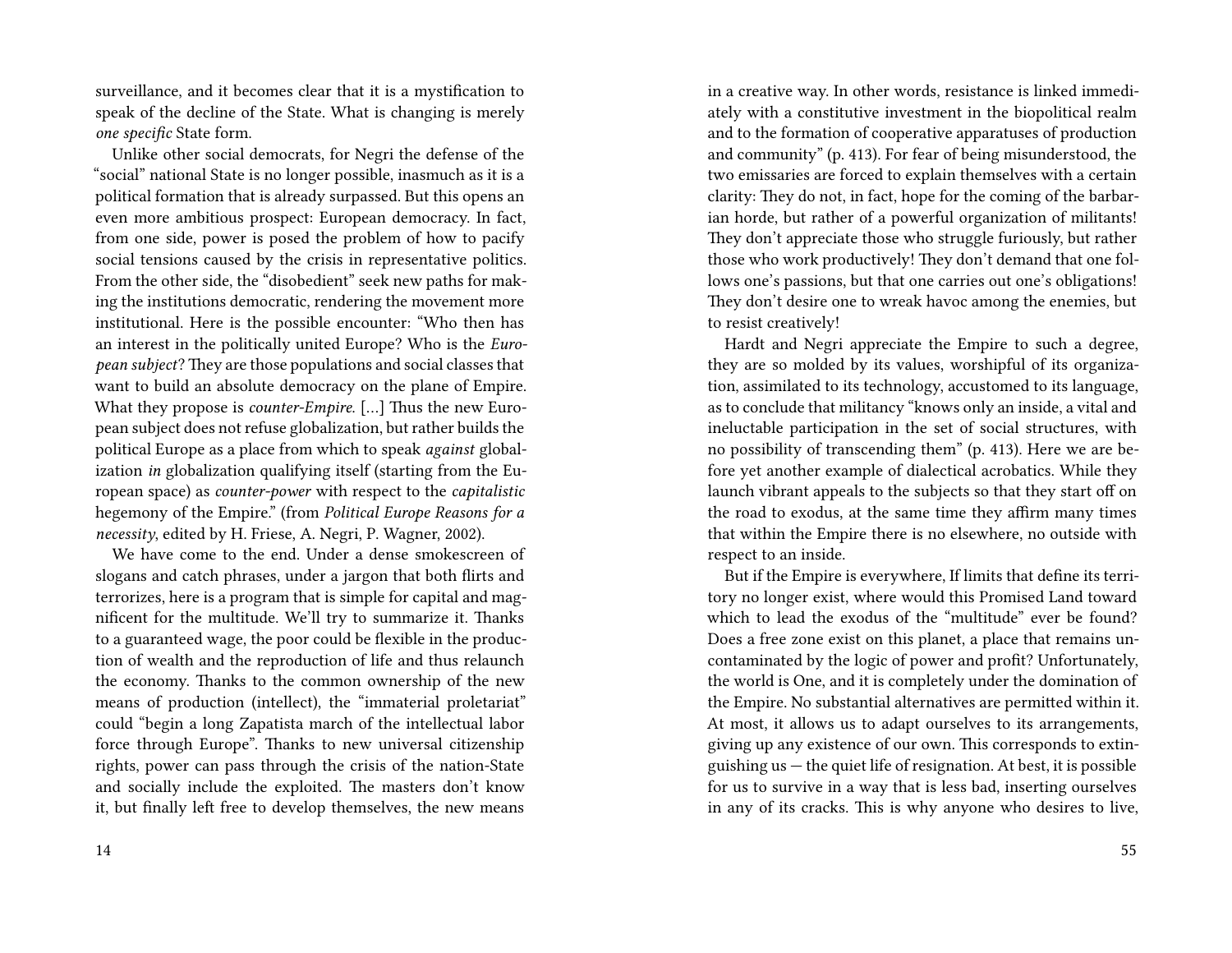or acquiring merchandise from the large multinationals. But however much one may appreciate the intentions, this choice is completely inadequate since in itself it is not able to concretely call the social order into question and ends up as a rather limited gesture of refusal. It pacifies the guilt feelings of the conscience, but it doesn't change the surrounding reality. In order to stop the enemy, it is not enough to refuse to give your service or to abstain from associating with it. It is necessary to attack it and strike it with the intention of destroying it.

Supporting desertion at the expense of sabotage, the two emissaries do nothing more than support the Empire. Just as Nazism continued to occupy and oppress Italy despite its deserters, in the same way, the Empire will continue to occupy and oppress the entire planet in spite of its deserters. All this rhetoric about the resistance of desertion awkwardly pursues a single aim, that of pacifying the rage of the subjects by offering them the safety valve of abandonment and denying the necessity and urgency of the direct attack against the Empire. Through these charlatans' subterfuges, the barbarians are invited to take as an example not the determination of the deserters, which would have led them to active resistance, but rather the initial behavior, in other words, they are invited to emulate the gesture for which the deserters became famous: throwing down their arms and refusing to fight.

It is clear that once Hardt and Negri had used the imperial metaphor, they could not do anything but await the coming of the "new barbarians". It is enough that these barbarians simply cease to be so: yes to a comprehensible language, no to violence. The latter is no longer useful: on the one hand, "Imperial corruption is already undermined by the productivity of bodies, by cooperation, and by the multitude's designs of productivity. The only event that we are still awaiting is the construction, or rather the insurgence of a powerful organization" (p. 411); While on the other hand, "Militants resist imperial command

of production will actually realize that which they already potentially contain: communism. It is only necessary to come to terms with obtuse capitalists, reactionaries, neoliberals (in short with "bad" globalization). The entire thing seems to be purposefully conceived to confirm what Walter Benjamin ascertained more than seventy years ago, a few weeks after the non-aggression pact between Stalin and Hitler: "There is nothing that has corrupted German laborers as much as the belief in swimming with the current. For them technological development was the benefit of the current with which they decided to swim."

But the agitated waters of the current hide dangerous traps, as Negri himself warns: "now we find ourselves in an imperial constitution in which monarchy and aristocracy struggle between them, but the plebeian assemblies are absent. This creates a situation of imbalance, since the imperial form can only exist in a pacified manner when these three elements are counter-balanced among themselves." (from *MicroMega,* May 2001). In short, dear Senators, Rome is in danger. Without the "dialectic" between social movements and institutions, governments are "illegitimate", thus *unsafe*. As first Titus Livy and later Machiavelli demonstrated wonderfully, the institution of the plebeian tribunal served to counterbalance the continual Roman imperial expansion with the illusion of popular participation in politics. But the famous fable of Menenius Agrippa who addressed the mutinous plebeians telling them that only thanks to them Rome lived, as a body lives only thanks to its limbs — effectively risks coming to an end. The Empire seems to have less and less need for the poor it produces, left to rot by the millions in the reserves of the mercantile paradise. On the other hand, the plebeians could become dangerous as a horde of *barbarians* — and descend from the hills to the city, but *with the worst intentions*. For the restless and unreasonable exploited, the mediation of the managers might be as hateful as the powers in office and as ineffective as a lesson in public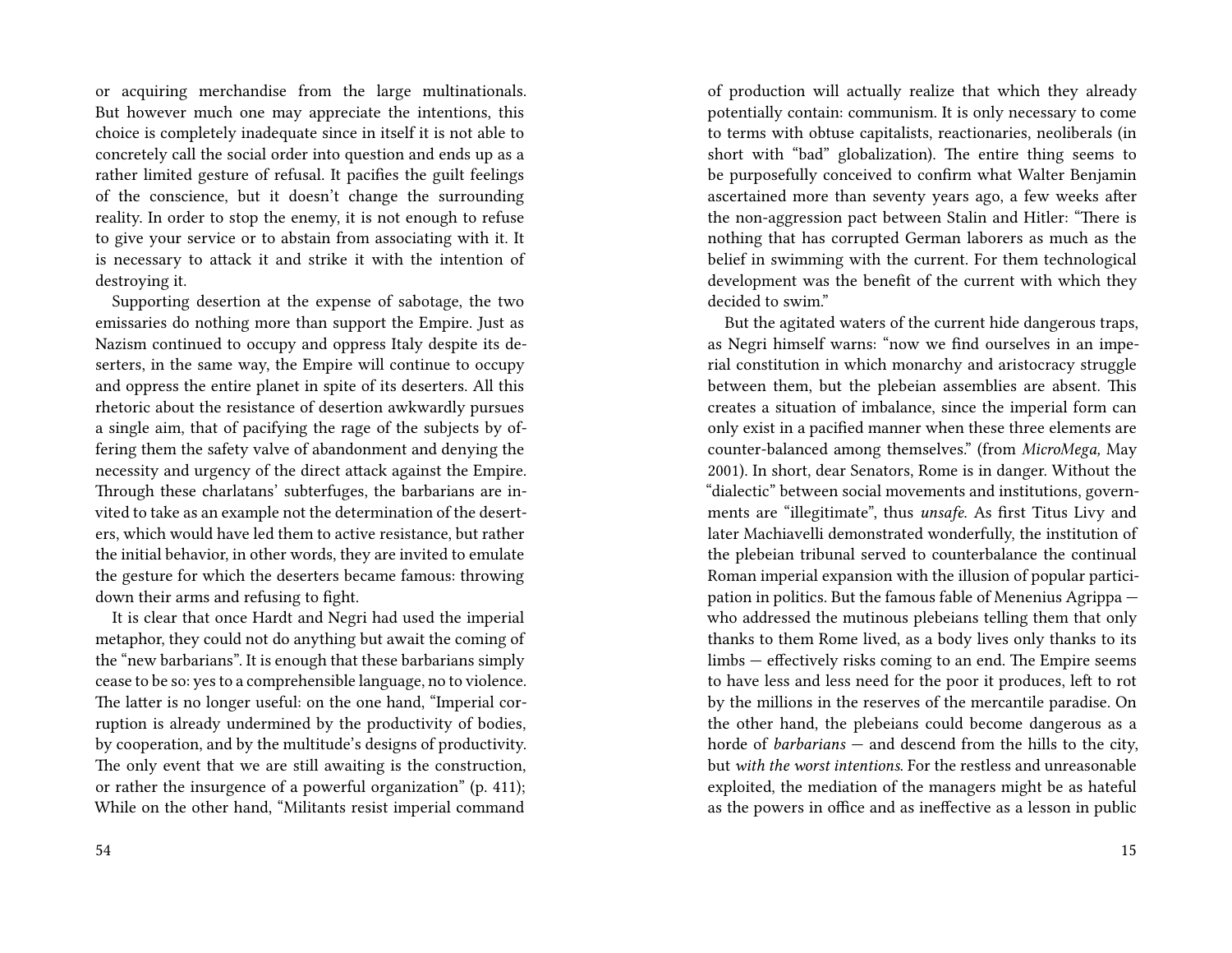spirit made to one who already has his feet on the table. Police, even in white overalls, might not be enough.

#### **Waiting for the barbarians**

*What are we waiting for, assembled in the forum?* Today the barbarians are coming. *Why is the Senate so idle? Why do the Senators pass no laws?* Because today the barbarians are coming. What laws could the Senators pass? When the barbarians come, they will make them. *Why did the emperor rise so early, to sit at the main gate of the city, solemn, on his throne wearing the crown on his head?* Because today the barbarians are coming, and the emperor waits to receive their chief. Indeed, he has prepared a scroll to give to him on which many names and titles are inscribed for him. *Why have our two consuls and the praetors appeared*

*this morning in their embroidered, crimson togas; why are they wearing bracelets studded with amethysts,*

*and rings with brilliant, glistening emeralds; and why are they carrying their costly canes today, wonderfully carved with silver and gold?* Because today the barbarians are coming,

#### **The inadequacy of the no**

The conversion of the barbarians operates on all levels. They must not only learn the language of the Empire; they must also renounce their violence. But if convincing them to go to school is relatively easy  $-$  it is enough to promise a quantitative leap — what reasoning can be used to invite those who consider the use of force a virtue to lay down their swords? Through a game of rhetorical trickery that turns the stainless myth of the Resistance around. Quoting an antifascist partisan, the two emissaries recall that "Resistance is born of desertion" (p. 205). Strengthened by this historical truth, Hardt and Negri maintain that "Whereas in the disciplinary era sabotage was the fundamental notion of resistance, in the era of imperial control it may be desertion. Whereas being-against in modernity often meant a direct and/or dialectical opposition of forces, in post-modernity being-against might well be most effective in an oblique or diagonal stance. Battles against the Empire might be won through subtraction and defection. This desertion does not have a place; it is the evacuation of the places of power" (p.212).

As often as they display their whole inventory as word manipulators, in this instance, the trick they use is much too shabby. Resistance is born of desertion, but it is not desertion. Desertion only consists of a non-participation, a non-collaboration in the projects of the enemy. Resistance however is direct intervention, face-to-face conflict with the enemy. At most, one could say that desertion was a form of passive resistance, while the partisan struggle was a form of active resistance. Those who become aware of living in an intolerable social situation, in a world based on the wealth of the few and the misery of the many, those who no longer want to feel responsible for the horrors committed every day, can cease to make their contribution to the continuation of the existent. For example, they can stop going to the polls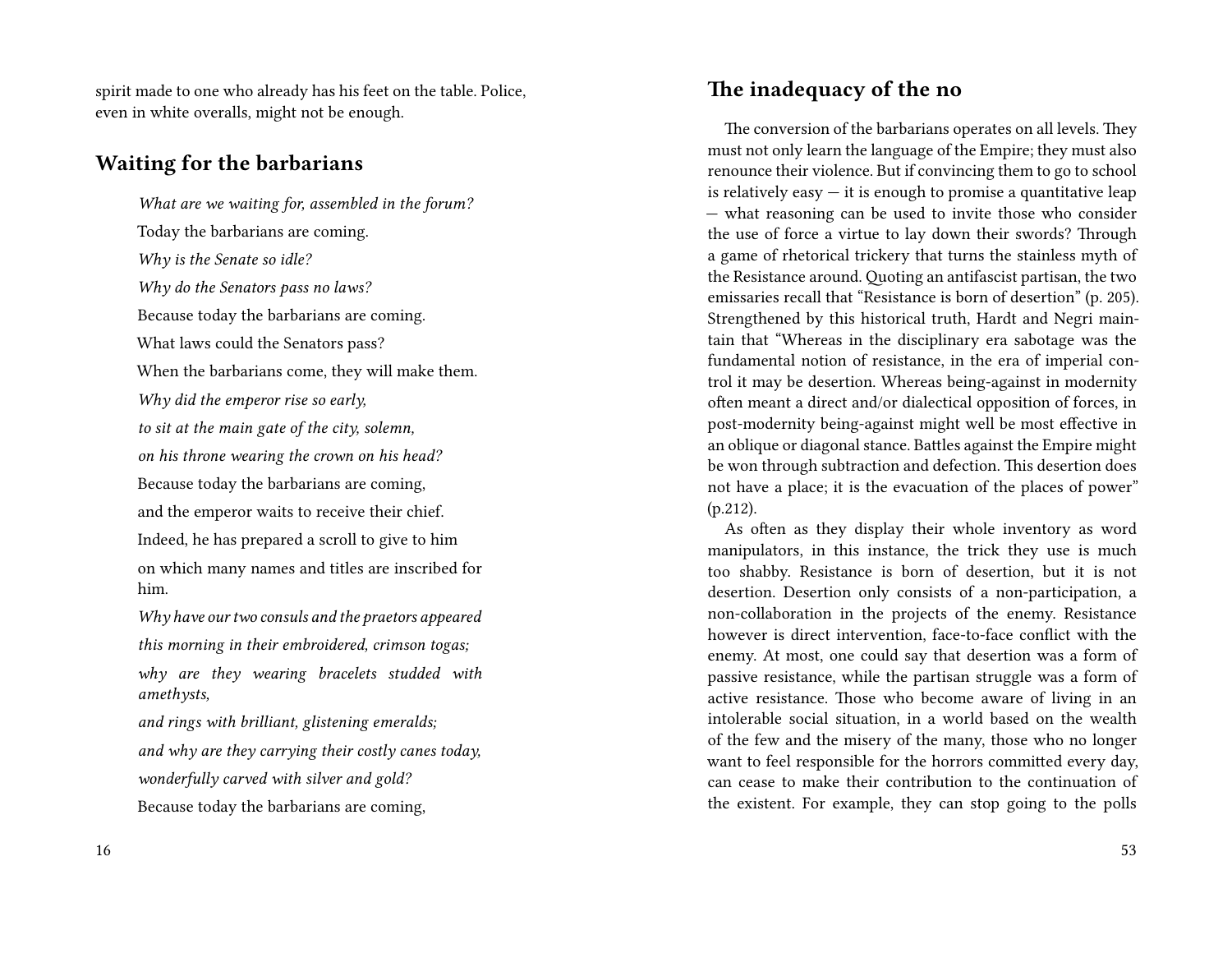subjection deserves citizenship. What is completely absent in their outlook is the possibility that the slave might rebel against orders and try to break the chains that imprison him/her. Certainly identification papers are to be numbered among these chains.The two emissaries are quite careful not to consider that there are two fundamentally opposed ways of obtaining freedom of movement. The first is the one that they hope for, the one that foresees documents for everyone (even complete with fingerprints! $10$ ). The second is the one that they do not consider, the one that does not foresee any documents. The first conception requires the modernization of the Empire's bureaucracy; the second requires its destruction. Either everything is placed in order before the police, or we put an end to all orders and all police.

The same discourse applies to the other war-horse of the two emissaries, that of the social wage and of the guaranteed income for everyone. "Once citizenship is extended to all, we could call this guaranteed income a citizenship income due each member of society" (p. 403), Hardt and Negri propose, in the poorly hidden hope that the subject will be satisfied by a social reward — owed to them for their mere consent, quite apart from the activity carried out  $-$  and will therefore cease rebelling as those oppressed by the Empire and put themselves to work as members of society. As opposed to those who continue to think that communism is a world without money, the two emissaries hold that it must inevitably take on the form of a waged world — meaning a capitalistic world. This absolute inability of theirs to imagine human existence outside the orbit traced by the imperial institutions is not trivial: anyone who wants to communicate with the Empire must learn to speak like the Empire, anyone who speaks like the Empire ends up thinking like the Empire.

 $10$  The Italian state is going to require fingerprints on all new identification documents.

and such things dazzle barbarians. *Why don't the eminent orators turn up as usual to have their say?*

Because today the barbarians are coming,

and barbarians disdain eloquence and long speeches.

*Why this sudden uneasiness and confusion?*

*(How serious the faces have become.)*

*Why are the streets and squares emptying so quickly,*

*As everyone turns homeward, deep in thought?*

Because it is night, and the barbarians have not arrived.

And some people have come from the borders

saying that there are no longer any barbarians.

*And now what will become of us, without any barbarians?*

*After all, those people were a solution.*

— Constantine Kavafis

"The dream of the formation of a world empire is not only found in ancient history: it is the logical outcome of all the activities of power, and it is not limited to any specific period. Though it has gone through many variations, the vision of global domination connects with the rise of new social conditions and has never disappeared from the political horizon…"

— Rudolf Rocker

"The servitude to which the subjects of Rome were subjugated was not slow to extend itself to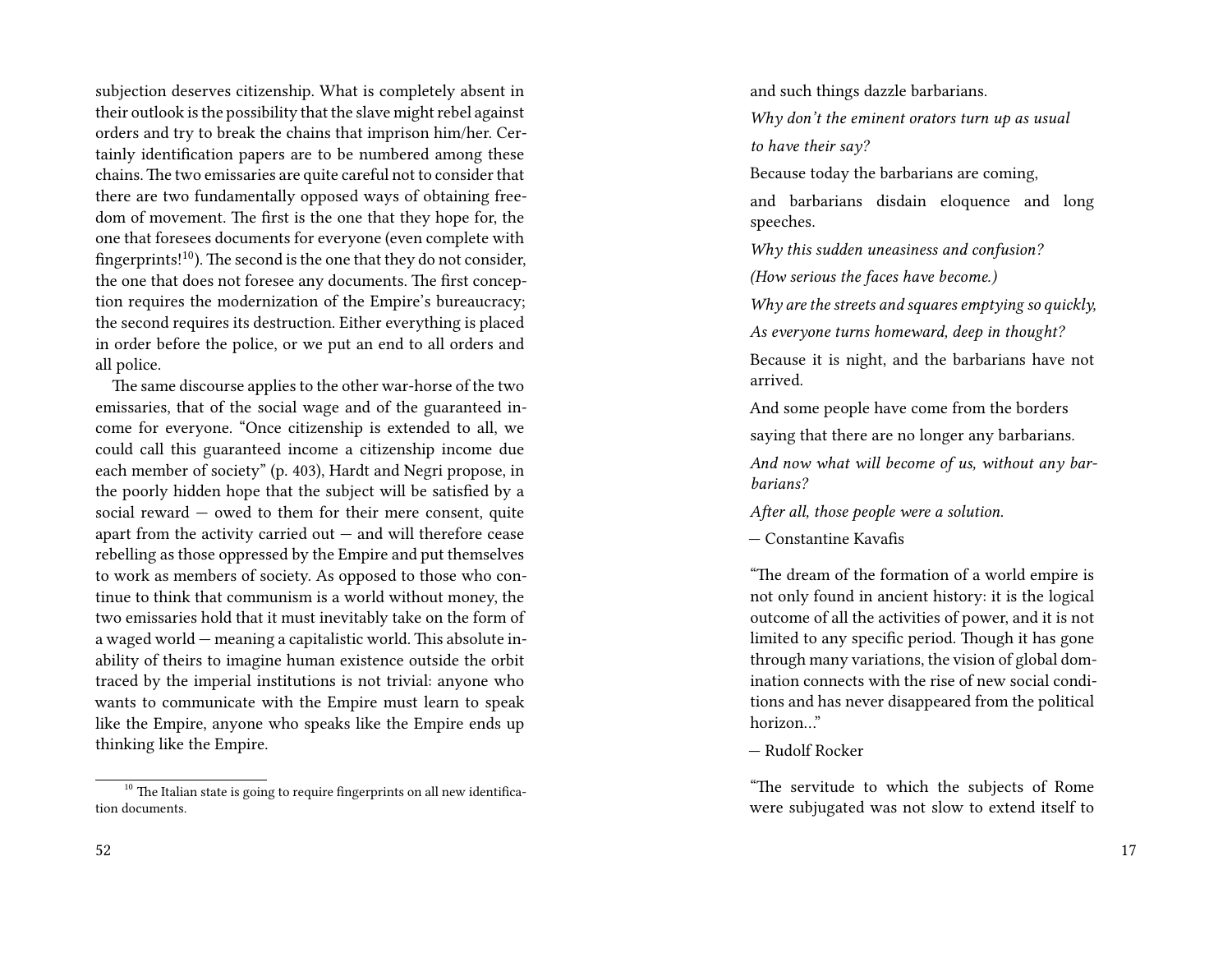the Romans themselves […]. There was no way to avoid the servitude, and those who were called citizens were ready to get on their knees even before they had a master. […] In Rome, it was not before the emperor as a man, but before the Empire that everyone submitted; and the strength of the Empire consisted in the mechanism of a very centralized, perfectly organized administration, in a large, mostly disciplined permanent army, in a system of control that extended everywhere. In other words, the State, not the sovereign, was the source of power."

— Simone Weil

"A single law, the law imposed by Rome, reigned over the Empire. This Empire was not in any way a society of citizens, but only a herd of subjects. Up to now, the lawmaker and the authoritarian admire the unity of this empire, the unitary spirit of its laws, the beauty  $-$  in their opinion  $-$  and the harmony of this organization."

— Peter Kropotkin

*(Page numbers in parentheses following quotes refer to Empire by Hardt and Negri)*

#### **Empire**

A nightmare torments the servants of the Empire — the nightmare of its collapse. All the courtiers scattered around the world, political celebrities and generals, administrative delegates and advertisers, journalists and intellectuals, are asking themselves how to avert this terrible threat.

The Empire is present everywhere, but doesn't govern anywhere. Its military invincibility shines in the sun dazzling its

at low conflictuality, the eternal poverty of making demands, than to support struggles with radical characteristics and high conflictuality. Teaching barbarians the language of the Empire (which is only able to express itself through concepts such as State, party, constitution, politics, productivity, work, democracy and withering away), the two emissaries indeed invite them to multiply their struggles horizontally, but only because they know that, once civilized, these struggles would become impoverished vertically. They want to increase the quantity of struggle, aware that this will occur at the expense of their quality, in faithful observance of an inflexible law of capitalism.

Let's take the concrete examples put forward by Hardt and Negri. If the unification of markets has overcome every barrier in favor of the free circulation of goods, then it should also smash every border in favor of a free circulation of workers. Nonetheless, the "nomadism of the multitude" knows a very precise obstacle: crossing the borders may indeed be getting easier in some situations, but once one has arrived at one's destination, how does one respond to the police who demands papers? So "global citizenship" is described as "a first element of a political program for the global multitude" (p. 400). Once every one of us has documents for residence, i.e., once we are recognized as citizen-subjects of the Empire, "all should have full rights of citizenship in the country where they live and work" (p. 400). In fact, it is necessary not to forget that for the two emissaries, as for the Nazis, it is work that makes one free, and it is really the access to work that requires a universal constitution: "In effect this political demand insists in postmodernity on the fundamental modern constitutional principle that links right and labor, and thus rewards with citizenship the worker who creates capital" (p. 400). In the battles of all the irregular workers and undocumented immigrants who work and demand to be legalized, Hardt and Negri see the just claim for compensation that is due to the slave who is obedient to the orders of the master. When it is accompanied by assent,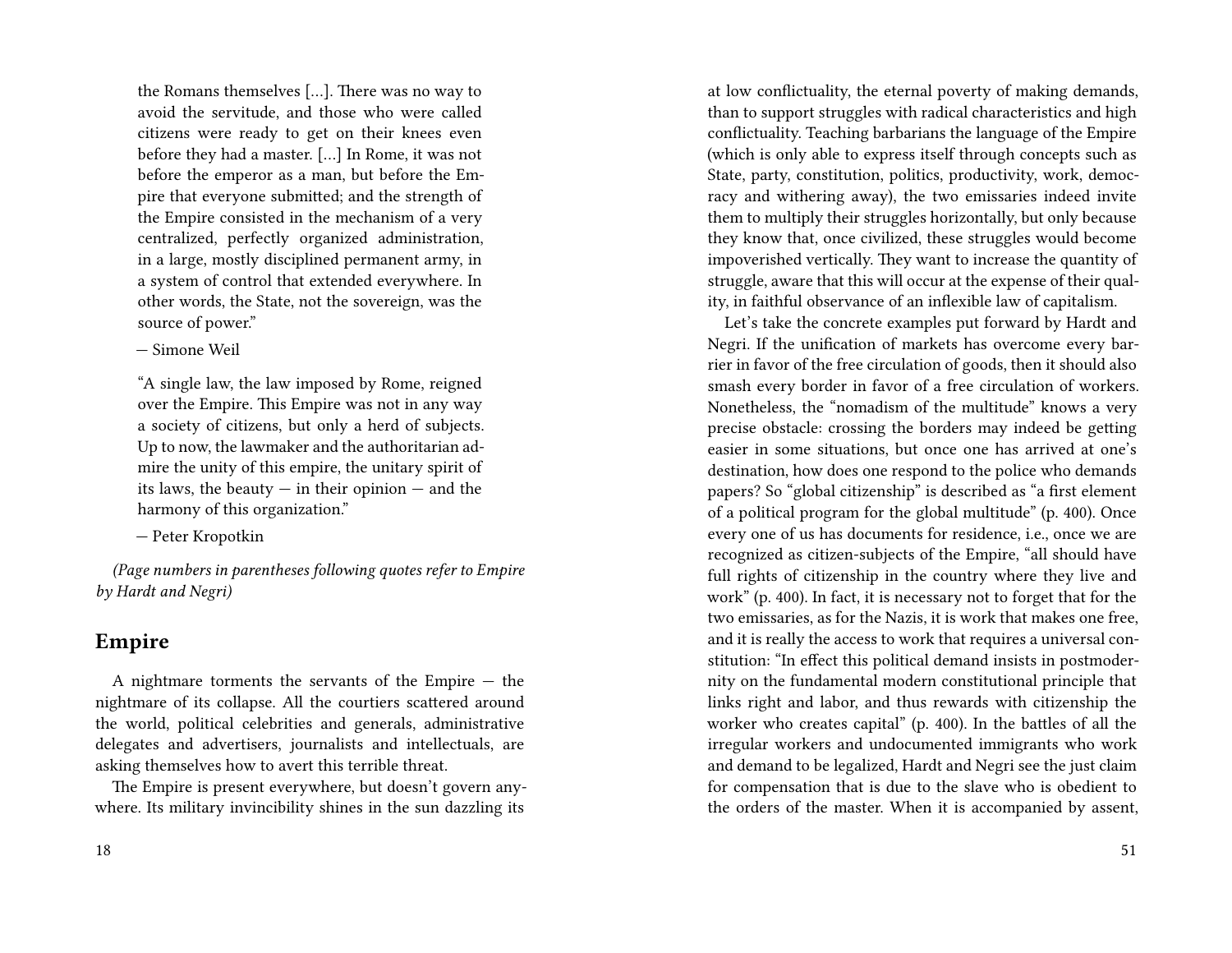the polis-Empire with the aim of averting their devastating and, above all, uncontrolled violence, seems obvious. Hardt and Negri are aware that "Struggles in other parts of the world and even our own struggles seem to be written in an incomprehensible foreign language"(p. 57), and that this is why they are barbaric. And they don't notice any positive sign in this, quite the opposite.

Not being able to admit the subversive potentiality of such extraneousness, they prefer to announce that "these struggles not only fail to communicate to other contexts but also lack even a local communication, and thus often have a very brief duration where they are born, burning out in a flash" (p. 54). The incommunicability of the barbarians — the notorious "autism" of modern insurgents that has caused so many rivers of ink to flow from the journalistic and sociological rabble — becomes in the final analysis a dangerous phenomenon not so much for the Empire as for the barbarians themselves, inasmuch as it would not allow their action to spread more widely in time and space. But would this be the motive that moves the two emissaries to support the necessity to "construct a new common language" (p.57), defining its realization as "an important political task" (p.57)? Or isn't the real reason that "Perhaps, precisely because all these struggles are incommunicable and thus blocked from traveling horizontally in a cycle, they are forced instead to leap vertically and touch immediately on the global level" (p. 55), a most dangerous matter since "the more capital extends its global networks of production and control, the more powerful any singular point of revolt can be" (p. 58)?

Bringing it down to earth, if the struggles were not manifest in such an uncontrolled way  $-$  i.e., if they were not as irrecuperable as they are incommunicable — they would be able to extend themselves on the quantitative level, but would be qualitatively less meaningful. Here it is possible to ascertain the real interest of the two emissaries: better to spread struggle

obsequious admirers. But its foundations are rotten. The social order within its borders is constantly called into question. In 1989, the fall of the Berlin Wall was presented as the symbolic act that would ratify the end of the "cold war" between the two opposed super-powers, the dawn of a new era of peace and stability. The unification of the planet under a single model of life, the private capitalist model, was supposed to guarantee the definitive banishing of all conflict. In a certain sense, one could say that the very opposite has happened. In modern history, there have never been so many violent conflicts bathing the world in blood as after 1989. If up to then, the various armies were in a state of permanent readiness, now they are in continuous mobilization. The military forces no longer spend their time training, but rather fighting on the field. War has gone from cold to hot, in some places boiling, and it is generalizing itself. Only now the slaughter dictated by the State is no longer called war, but rather police actions. Having extended itself everywhere, the Empire no longer has external enemies from which to defend itself, only internal enemies to control and repress. As the servants of the Empire love to remind us, there is no longer an outside; there is only an inside. But this inside is literally imploding.

In order to make space for itself, the Empire has swept away the old model of the nation-State. But how does one convince entire populations that were held together and rendered tame up to now by the glue of popular identity that  $-$  for example — Serbs and Kosovars, or Israelis and Palestinians, no longer exist, that instead there are only subjects made similar through obedience to a single social system? Thus, in the moment of its triumph, the Empire stirs up and renews fierce civil wars.

In order to consolidate itself, the Empire has fused political and economic power, scientific and military power in a single apparatus. But how can it do without the specific political activity indispensable to maintaining equilibrium — the mediation that is above all moderation — without rushing at full speed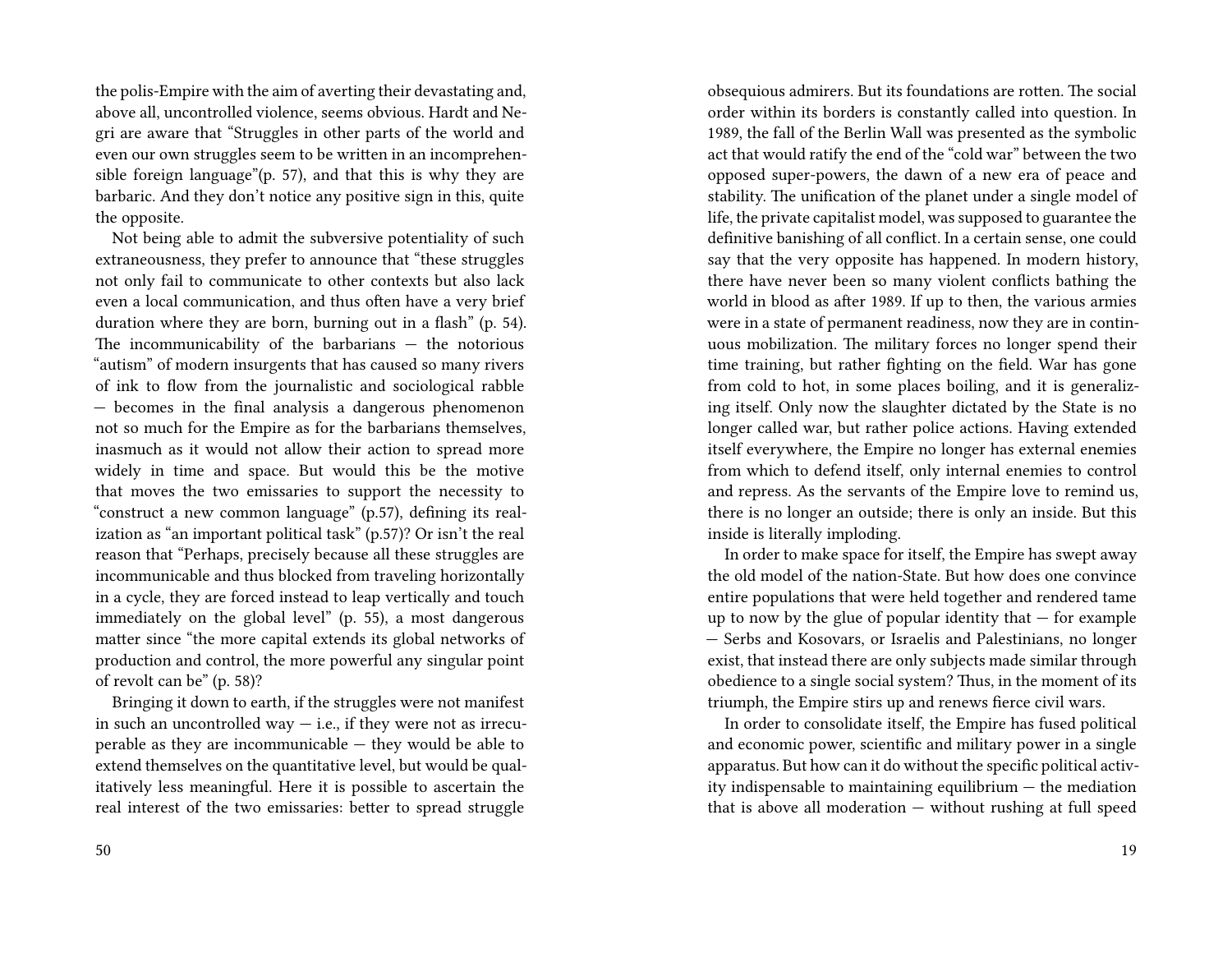into the unbridled search for maximum profit? Thus in the moment of its triumph, the empire rouses strong social tensions.

In order to take root the Empire has imposed the religion of money everywhere. But how could anyone think that the transcendence of the rites and traditions of thousands of years, which have saturated every sphere of social life and given meaning to the existence of millions of devotees, could abandon its place to the immanence of the commodity without rousing rebellions? The sacred book of Christianity itself, the Bible, records the fury of Christ before the presence of merchants in the temple and their violent removal: "It is written: My house will be called a house of prayer, but you have made it a den of thieves" (Matthew 21:13). Thus, in the moment of its triumph, the Empire rouses religious fundamentalism.

We find ourselves facing a paradoxical situation. On the one hand, the reign of capital has succeeded in conquering an absolute domination in uniting East and West under a single banner, in annulling every vision of human existence that is not based on the laws of the economy. But on the other hand, with all the power acquired, with its Praetorians spread to every corner to protect profits, capitalism is demonstrating that it is not in a position to control anything. The Empire is feared, but it is not loved. It is endured, not chosen. It possesses force, not consent. If it wants to remove the threat of collapse as far as possible, it has only one path to travel: that of making people accept it not through imposition, but through participation, that of being recognized as right, necessary, inevitable.

But how can the Empire — synonymous with a social order based on tyranny and arrogance, cause of cruelty and suffering — manage to make itself loved by its subjects? It imposes control with weapons. It obtains consent with blandishments. If the Empire wants to instill its reasons into its subjects with the aim of making them accept and appreciate these reasons, it must play tricks, having recourse to the aid of emissaries.Those

meaning. Etymologically this term indicates the foreigner who came from another country and who was unable to make him/ herself understood and expressed him/herself falteringly because s/he did not know the language of the polis. Historically it points to an individual who is characterized by blind, devastating violence, by savage roughness. The barbarian is the one who does not speak the language of the city-State and also the one who breaks loose with fury. On first view, it is not easy to understand how this dual interpretation that appears illogical could exist united in one word. Why ever should one who doesn't speak our language be a brutal savage? Why ever would one who resorts to the most ferocious violence not be able to express him/herself through the same words we use?

In reality, there is a profound link between the lack of a common language and inexplicable violent behavior. Within a society, a common language allows the sides to know each other, to reconcile differences, to find an arrangement. In the case of a conflict, it allows the adversaries to distinguish between friends and enemies, limiting the use of force. Without this possibility of understanding, there is no place for mediation, but only for uncontrolled violence. Opposed forces can descend to pacts only if they are able to communicate with each other. In the situation in which they fight, the possibility for dialogue still places a limit on their violence. It establishes a threshold beyond which not to go so that future negotiations will not be nullified. But without this common language, without the concrete possibility of knowing any thing about the other  $-$  the basic premise for discovering the thing that can harmonize the interests of the antagonists — nothing remains but to fight to the last drop of blood.

In recognizing the barbaric traits that characterize many of the most recent social struggles, the analysis of the two emissaries of the Empire allows a bit of worry over their possible development to leak out. Behind the formal flattery, the attempt to civilize the barbarians, to educate them in the language of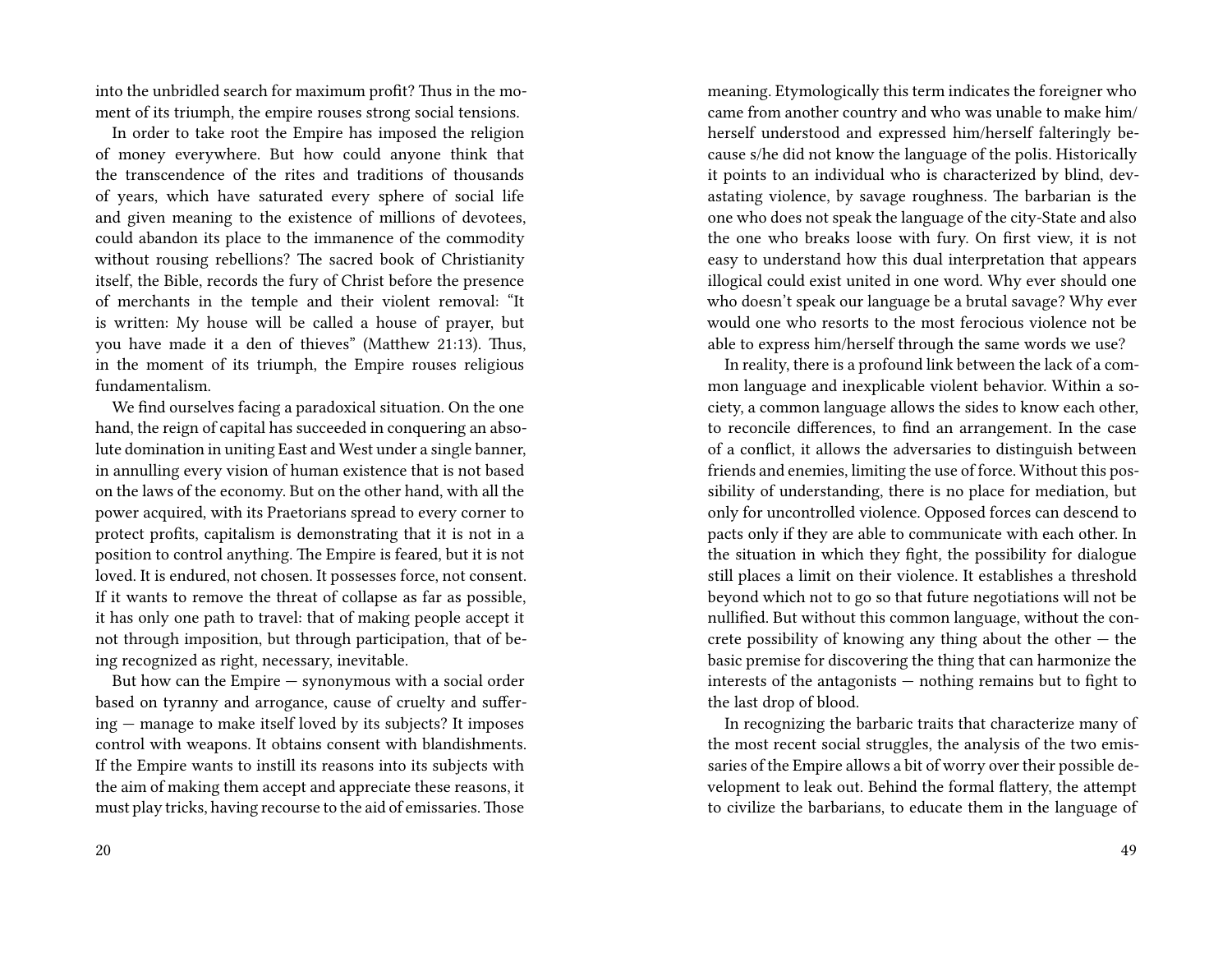The young are reproached for the use of violence. But don't we find ourselves in an unending state of violence? Given that we are born and raised in a prison, we know longer notice that we are in stir, with hands and feet chained and a gag in the mouth. What is it that you call legal status? A law that makes an enslaved herd of the great mass of citizens, in order to satisfy the unnatural needs of an insignificant and corrupt minority?

— Georg Buchner

In civilization, I vegetate; I am neither happy, nor free; why then should I desire this homicidal order to be conserved? There is no longer anything to conserve of that which the earth suffers.

— Ernest Coeurderoy

We will not have demolished everything if we don't destroy the ruins as well.

— Alfred Jarry

#### **Barbarians**

The Empire has counted the hours. Hardt and Negri nurture no doubts on this point, cherishing the certainty that "A new nomad horde, a new race of barbarians will arise to invade or evacuate Empire." (p.213). Once the joyful tidings are announced, the only thing left then is to again propose the question already raised by Nietzsche — where are the barbarians? A basic question, but one to which it is impossible to give an answer if one does not first confront another question  $-$  who are the barbarians?

At his point it becomes necessary to deepen the concept of barbarian, the definition of which contains more than one who shine only in the art of adulation are certainly not among the most cunning since they would quickly be unmasked for what they are — servants among servants. No, such a complex and delicate task could only be brought to term by those who know how to display the limits of imperial order. Biting observations with regard to the Empire always fascinate the quarrelsome subjects who are drawn into a fictitious complicity by these emissaries and therefore don't realize that the critique of imperfection is functional to the achievement of perfection, transforming the Empire from something we need to get rid of into something we need to correct but that we cannot do without.

As evidence of the urgency with which the labors of restructuring and enlargement of the imperial edifice must be carried out, its emissaries are making themselves increasingly numerous. Two of them, Michael Hardt and Antonio Negri, have recently published a book that is gaining a reasonable success. Flaunting their academic jargon in order to subdue the ignorance of the subjects, the usual stale and blunted intimidating weapon of intellectual terrorism in search of approval, these two professors put the finger on the festering spots of the Empire, seeking at the same time to explain to their reader why they really cannot do without accepting it. The title of this masterpiece of Empire-loving dissent is a homage to its beloved parent: Empire.

### **Unwillingly**

How is a condition of dispossession, of alienation, of exploitation made acceptable without rousing some feeling of rage and rebellion? The answer is only apparently impossible. It is sufficient to instill the belief that what they are living through, governed by a tragic as well as fatal necessity, is unavoidable in anyone who suffers this condition. The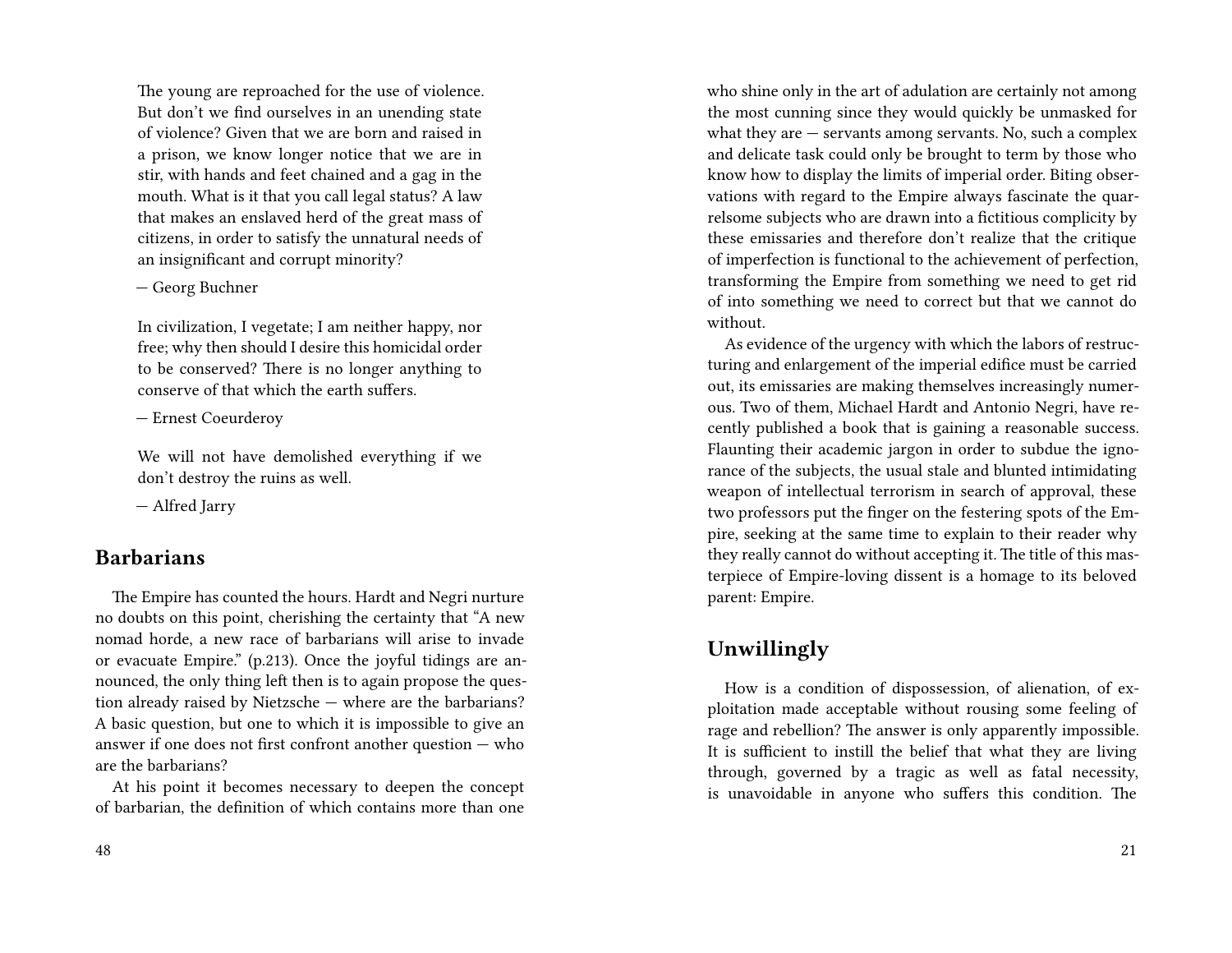instilling of dominant values, in fact, forms the basis of social reproduction. Etienne De La Boetie, in his immortal Discourse on Voluntary Servitude, makes note of how the servile acceptance of the power of the few by the many can be traced back to coutume, the meaning of which fluctuates between that of historical-traditional custom and that of psychological habit: it points to a process of adaptation to the form of society into which the human being finds her/himself inserted, a process that ends up determining a great portion of her/his behavior.

The main reason why people accept their submission to power is because they are born and raised as servants. "It is still true"  $-$  La Boetie argues  $-$  "that at first man serves unwillingly, constrained by a greater power; but those that come later, having never seen freedom, and not even knowing what it is, serve without any regrets and willingly do what their ancestors did under duress. And so people who are born with the yoke on their neck, nurtured and raised in servitude, without raising theirs eyes even a little before themselves, are satisfied to live as they were born, without managing to imagine good and right things different from those that are to be found in front of them, they take the conditions in which they are born as natural." This means that we can only become aware of the lack of freedom if we have had a way of experiencing or knowing it. The experience of prison is only a tragedy if we are able to compare it with an experience of freedom, however supervised and conditioned it may be, from which we were snatched at the moment of our capture. Our desire for escape, for revolt, springs from the profound difference that exists between these two lived experiences. But if we are born and grew up in prison, if the walls of a prison formed our entire horizon, filled all our dreams, marked all our actions, how could we desire a freedom we had never known? Since detention had been our sole and customary condition of life, perhaps we would consider it natural and, per to welcome, express and guarantee the desires of the "multitude".

It is clear that the infinite multiplicity present in the human spirit can never be solicited, developed and protected by any form of power. Chance does not love to see itself sewn onto a uniform. Fantasy dies as soon as a legal code is applied. Even all the solicitude, the prudence, the forbearance made available by a hypothetical counter-power master of tolerance are only televised chattering and academic speculation. No one can any longer ignore that in spite of its supposed best intentions, counter-power will still end up liquidating its rebels — guillotining them in the square in Paris, cutting them down like partridges on the bastions of Kronstadt, shooting them along the roadsides of Barcelona (or denouncing them to the police in the alleys of Genoa). Excess cannot be contained in any unity of measure,<sup>9</sup> no matter how generous it may appear or be. This is why Empire is to be destroyed. Not reorganized, reoriented, redefined, remodeled — but annihilated down to its foundation. In their own way, even the two emissaries must confront the moment of imperial decline and collapse. Having come to this point, the use of the imperial conception itself forces us to come to terms with those responsible for the end of the most famous Empire in history, the Roman Empire.

It is time to speak of the barbarians.

<sup>9</sup> In Italian, there is a play on words in this sentence: "excess" is "*dismisura*" in Italian and "measure" is "*misura*", which, according to my dictionary can also mean "limit" or "standard".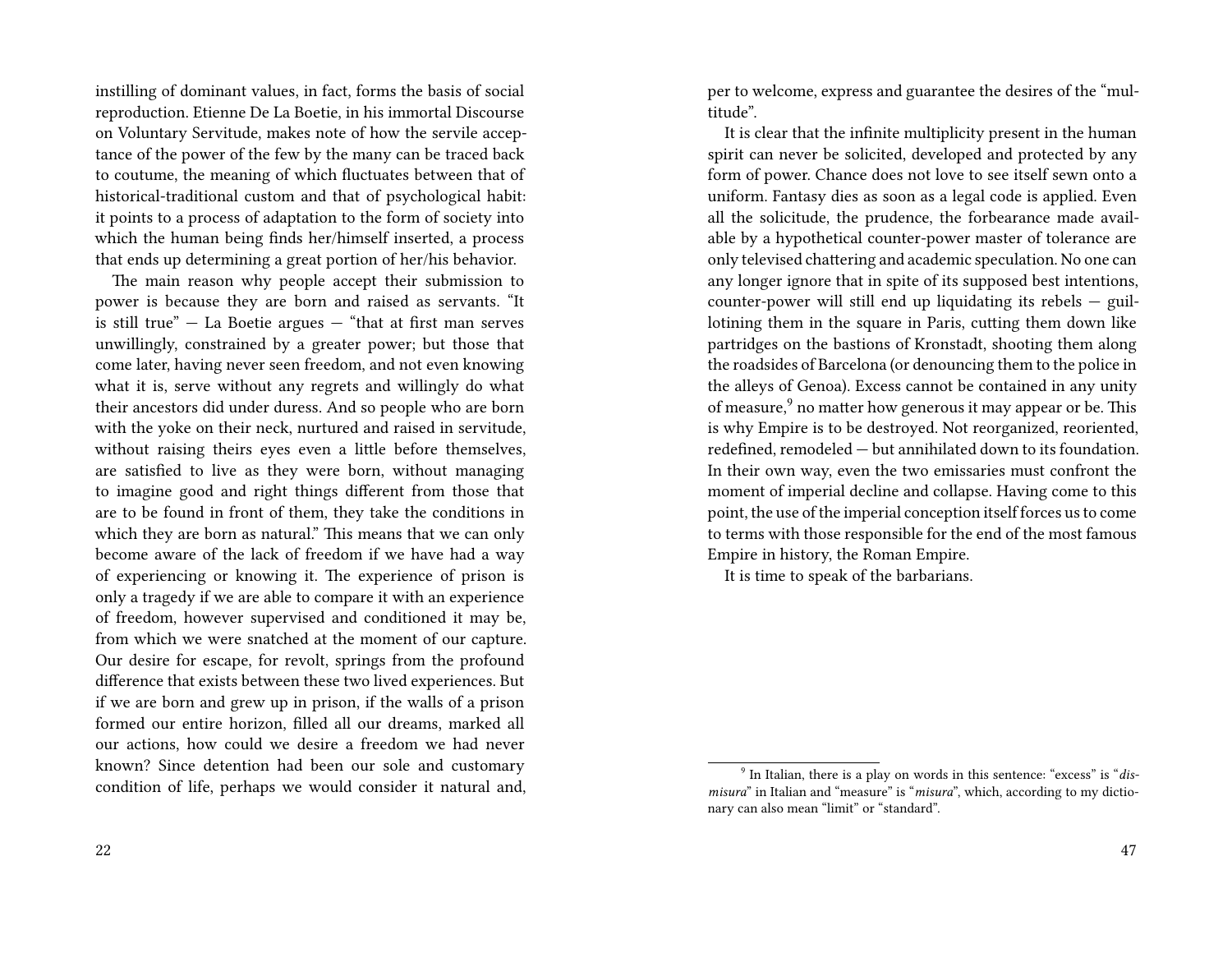sovereignty on the plane of immanence, there also arises an experience of finitude that results from the conflictive and plural nature of the multitude itself. The new principle of sovereignty seems to produce its own internal limit. To prevent these obstacles from disrupting order and completely emptying out the project, sovereign power must rely on the exercise of control. In other words, after the first moment of affirmation comes a dialectical negation of the constituent power of the multitude that preserves the teleology of the project of sovereignty. Are we thus faced with a crisis in the elaboration of the new concept? Does transcendence, first refused in the definition of the source of power, return through the back door in the exercise of power, when the multitude is posed as finite and thus demanding special instruments of correction and control?" (p. 165).

To the enamored eyes of the two emissaries, the virtuous exercise of power "seems" to meet with an insurmountable obstacle: the "conflictive and plural nature" of the multitude. Unable to live together with this freedom, power "must" correct and control it. An unavoidable necessity, but one that may contradict its virginal rectitude. Not wanting to escape this deadend through an act of force, the two emissaries are constrained to have recourse to an act of faith. Through great stage tricks, they become converts  $-$  after chewing it over a bit  $-$  to the old illusion of an American Constitution without authority, a technical-juridical solution to the "intrinsic limits" of power. "That outcome is a constant threat, but after having recognized these limits, the new US concept of sovereignty opens with extraordinary force toward the outside, almost as if it wanted to banish the idea of control and the moment of reflection from its own constitution" (p. 165). A truly astounding conclusion if one considers the fate of the Native Americans, the Indian tribes exterminated because their way of life was incompatible with that of the young United States of America. Their genocide — cleared away by the two emissaries as "a squalid event" — constitutes the best example of the ability for any piece of pafinally accepting it willingly. Or even thinking, as Orwell warned, that slavery is freedom.

Like other forms of domination, the Empire bases its continuity on the supposed naturalness of the power that it wields. The critique of Empire as such, in its totality and not in its individual aspects, is made to appear as a form of madness or aberration. But this objectification of domination requires further support, more solid and convincing, beyond that of habit. As the same La Boetie recalls: "There is no heir so thoughtless and indifferent that at some time he doesn't take a look at the family register to see if he enjoys all the rights of succession or if instead there has not been some machination against him or his predecessors." Habit by itself is not enough. Someone might end up getting bored with it and abandon this individual psychological mechanism. Therefore, it is necessary to fix the "family registers" with a collective historical mechanism, in such a manner that their reading decrees a univocal and definitive result for everyone. But how?

It is easy to comprehend that a total censure of our rights, the exclusion of any of us from the registers to the exclusive profit of the one who holds power would appear at least suspicious and might provoke a furious reaction: and us, who are we? If nothing is given to us, we will take it all! Rather, it is more intelligent to include us in the legacy, to integrate us attributing the responsibility for what happens to us, to deceive us with the request of participation in the events of the family, in such a way as to make us perceive the reality that surrounds us not as something that dominates us, but as a product that we resolutely desire and to which we have directly contributed with our activity and that consequently belongs to us. If "when the State prepares to kill it calls itself the fatherland," as Durrenmatt said, it is because it wants citizens to fight, believing that they are doing it for themselves, without noticing that they die "for the bank vaults" (Anatole France, quoted on p. 93). In the same way, the reason that the bosses call it a company when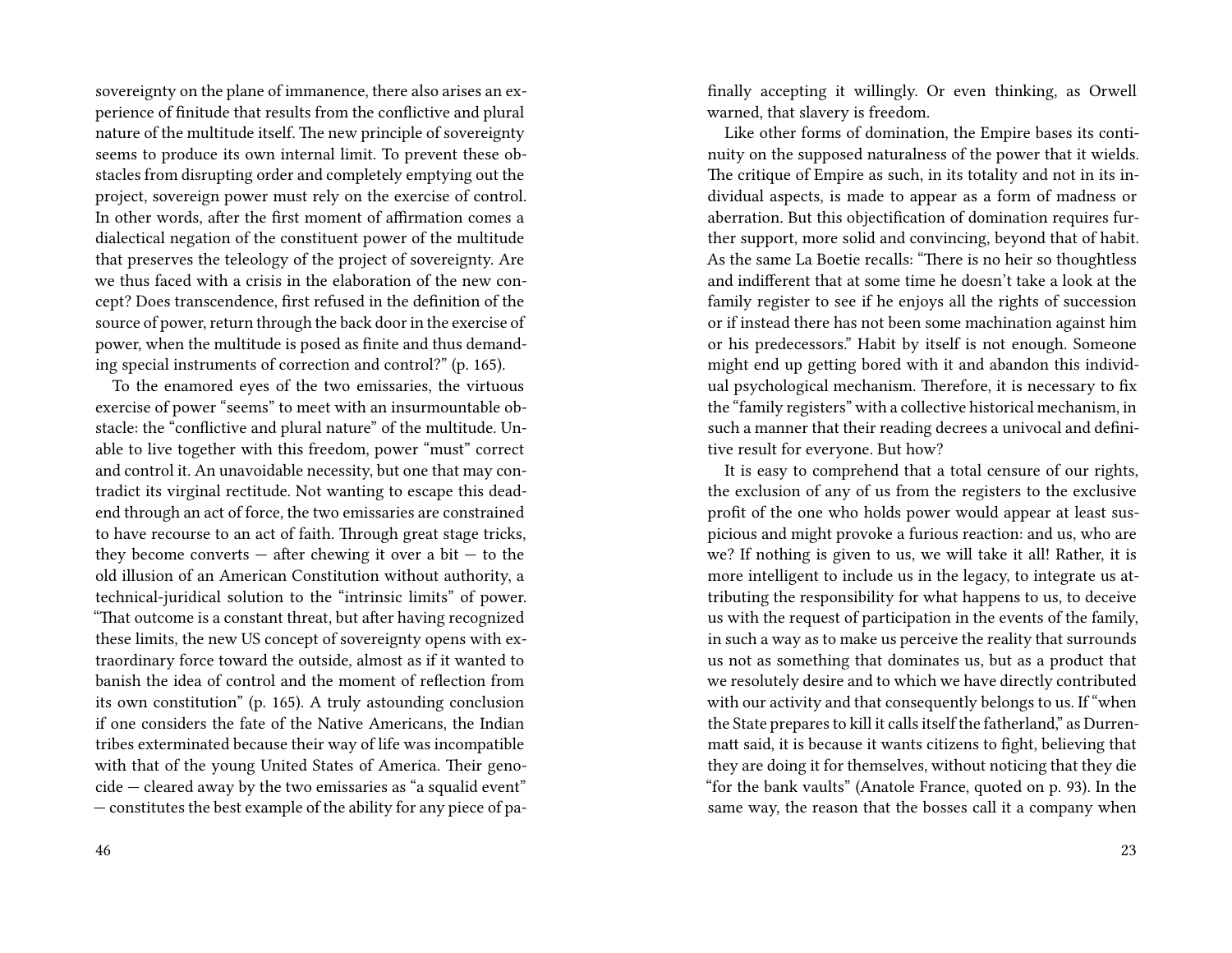they prepare to make profit is because they want their "subordinates" to work, thinking that they do it for themselves, without noticing that they are exploited exclusively for the bosses' benefit. Obedience becomes absolute, sheltered from doubt, when it is no longer seen as coercion or hereditary weakness, but as the expression of a social will.

In this regard, the two emissaries seem exceedingly bashful in affirming that "Flirting with Hegel, one could say that the construction of Empire is good in itself but not for itself" (p. 42). In reality, their relationship with the father of dialectics is not mere coquetry; it is an authentic love story. Their analysis of the Empire is carried out in conformity with the Hegelian dialectic. This is no accident. Hegel was convinced that his philosophy would represent the spirit of the time in which it had emerged. Therefore, thanks to its superiority over philosophies of the past, he felt compelled to claim as its task the demonstration that the society in which it arose (i.e., the historical reality of the Prussian State) constituted the peak of all previous civilizations. On careful consideration, it is the same ambition that moves the two emissaries with regard to the Empire.

One of Hegel's peculiarities, that for which the shrewdest functionaries of domination should remember him with gratitude, consists in his understanding that unity  $-$  to which every form of power aspires — would appear invincible if, rather than basing itself on the exclusion of the multiplicity  $-$  i.e., the opposition — it found its realization in the assimilation of the latter. In other words, for Hegel, concrete unity could be achieved by reconciling differences, not by exterminating them. It is only through the differences between the multiplicity of things and through their conflicts that one can achieve concrete, lasting unity. Thus, for Hegel, unity really springs forth from the continuous struggle between the multiplicity of things that compose it. His lie is manifest: if this unity doesn't suppress the multiple, it doesn't realize it either, since it is limited to domesticating it in order to place it in the service of the initial thesis. it is unfortunately famous, it presents typical local plates which share nothing with the native dishes but the name with which they are advertised).

The Empire is not inclusive; it is exclusive. Even the history of the pre-eminent Empire, that of Rome, is significant from this perspective. No autonomy was conceded in the conquered territories. It is enough to consider that in the language of ancient Rome, the two concepts of foreigner and enemy are indicated by a single word: hostis. The conviction that the Roman Empire was only interested in the economic exploitation of subject peoples and that it was guided by cosmopolitan ideals in their treatment is completely mistaken. As soon as the Praetorian divisions extended military and political subjection, the romanization of the occupied territories was also carried out with implacable energy. The Roman Empire was nothing but a State, a State intent on building up a colossal centralization of all social energy. And annihilating difference — through repression or homogenization — is part of the logic of every State that must necessarily strain toward general unification in order to survive. Whatever the idea it represents, whatever the social structure it is manifested in, whatever individual or group of individuals exercises it, in every epoch and in every social context, power is always synonymous with exploitation and oppression. Since it cannot be exercised by all individuals at the same time and without distinction, equally and in conditions of absolute mutuality, power is therefore the decision-making force concentrated in the hands of the few, carried out and protected by armed force. Whether they are few or many, capable or inept, this few will end up imposing their will and making their interests prevail over all; they will end up becoming oppressors.

This trait is so very visible in any epoch and in any human gathering, that the two emissaries take good care not to ignore it. On the contrary, they confront the problem directly, but in their own way: "In the process of the constitution of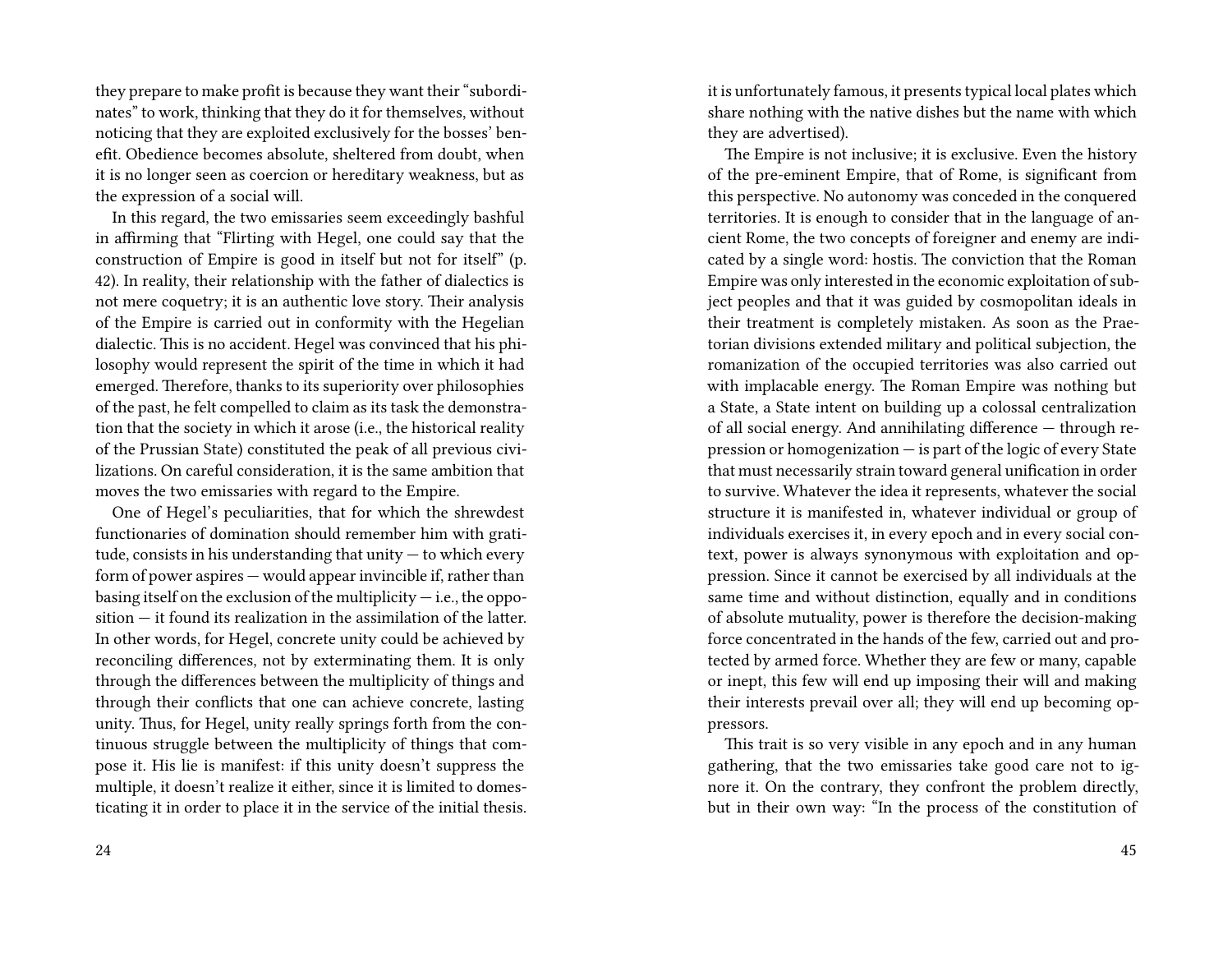to fight the Empire. The answer that they give doesn't allow for a reply: "Being republican today, then, means first of all struggling within and constructing against Empire, on its hybrid, modulating terrains. And here we should add against all moralisms and all positions of resentment and nostalgia, that this imperial terrain provides greater possibilities for creation and liberation. The multitude, in its will to be-against and its desire for liberation, must push through Empire to come out the other side." Notice that the only thing to do is to go through Empire in order to come out on another side!

Besides, our two emissaries discreetly resort to the texts of Deleuze and Guattari who maintain that, instead of resisting capitalist globalization, it is necessary to accelerate its pace: "'But which'  $-$  they ask  $-$  'is the revolutionary path? Is there one? — To withdraw from the world market…? Or might it be to go in the opposite direction?'" Hardt and Negri aggravate the matter: "Empire can be effectively contested only on its own level of generality and by pushing the processes that it offers past their present limitations. We have to accept that challenge and learn to think globally and act globally" (pp. 206–7).

From close up, this far-seeing hope of theirs greatly resembles that of Leninists who take an oath on the temporary nature of the dictatorship exercised by the party and on the imminent extinction of the State (as soon as it has entered into their possession, of course) and perjure themselves. It was sufficient to have the correct communist program. In reality, once it has tasted power, with all the vast privilege connected to it, no ruling class will ever voluntarily renounce it. No State will ever extinguish itself on its own initiative. In the same way, no Empire will ever respect and express the multiple differences present within its borders. At most, it could engulf them and grind them down like Moloch, in order to later spit them back out in the form of substitutes (as the economic empire of Mc-Donald's is doing to a slight extent in its various franchises around the globe, where, along with the hamburger for which

This is the meaning of the dialectic to which Hegel entrusts the task of revealing the most intimate processes of reality. In the Hegelian dialectical process, the affirmation of a concept forms the thesis; its negation forms the antithesis. From the conflict between the thesis and the antithesis, the synthesis will be born, which coagulates thesis and antithesis in a higher unity in which both are conceived as different moments. But the synthesis represents in a particular way a return to the thesis, in fact being a matter of a return enriched by all the things that have been contributed by the antithesis. It seems clear that the pure existence of two contraries is not enough to generate a dialectical relationship. To achieve such an end, something more is needed: mediation between the two contraries. To mediate two contraries means to take away their irreducibility, to bind them together, to create a communicative bridge between them. It means to pacify them through reconciliation, but to the advantage of one particular side  $-$  the one that was strongest from the start.

According to Hegel, the dialectic was not just "the nature of thought itself". Maintaining the identity of the rational and the real, he interpreted the dialectic as the law of reality as well. All reality would move dialectically, following an objective mechanism. In such a way that what is at the same time constitutes what must be, i.e., it is self-justified in all its manifestations that are therefore "necessary" in the sense of not being able to be different than what they are. For Hegel, to oppose that which is something other to reality means to abandon reason in favor of self-interest or individual free will, a thing utterly mad since, in his opinion, only the rational is real. Under the gears of this determinist mechanism, history becomes the realization of a providential plane, and the State becomes nothing less than the incarnation of the world spirit  $-$  a kind of realization of God on earth.

What Hegel, as an honest subject of the Prussian State, never takes into consideration is the possibility of a completely au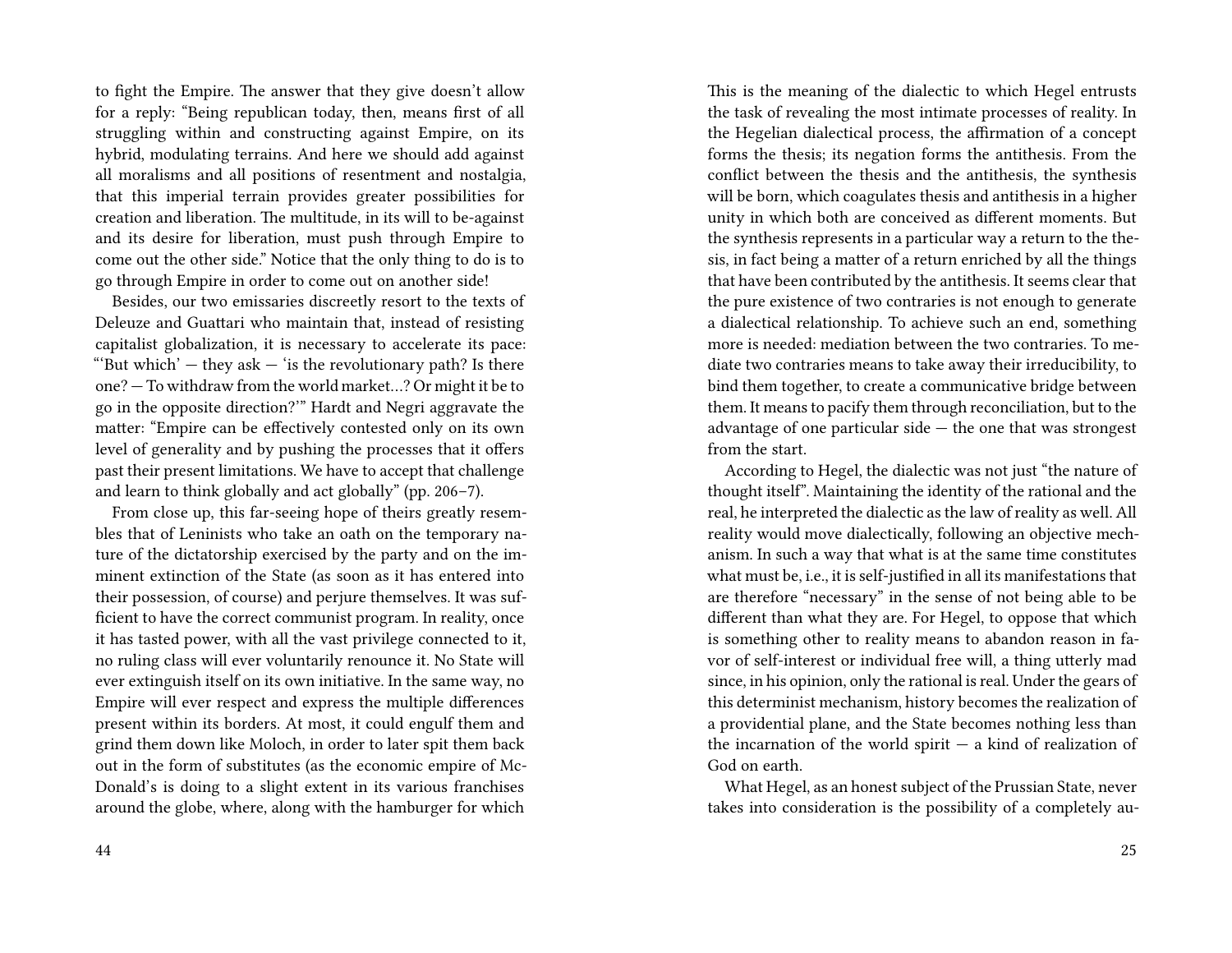tonomous, sovereign, uncompromising opposition  $-$  a multiplicity that does not allow itself to be enrolled in any synthesis.

It is necessary to acknowledge that Hegel was an excellent emissary of the Empire. His recognition of the role developed for the opposition in the production of reality rendered him attractive to the left. His synthesis that mediated contraries to the benefit of the original thesis, i.e., the existent, rendered him attractive to the right. This cheerful bourgeois man taught at the university of Berlin due to the gracious permission of the king, not failing to celebrate the anniversary of the fall of the Bastille each year with a bottle of wine. The fact remains that the internal dynamic of the dialectic as he conceived it is inseparable from the ideological proposition of the justification of the status  $quo - it$  is enough to consider the ironic observation of Bataille according to which "it is not romantic poetry, but 'obligatory military service' that appeared to guarantee the return to that common life without which, in his opinion, no knowledge was possible." The Hegelian supercession is nothing other than a movement of conservation, of validation, of ratification of the past. In a few words, Hegel was an important philosopher of recuperation: power becomes stronger if, rather than closing itself in its castle and putting dissidents to death — blind intolerance capable of fomenting social hatred —, it welcomes their innovative ideas and even puts them partially into practice, after proper sterilization, with the aim of reinforcing its own legitimacy.

Hardt and Negri are scrupulous disciples of Hegel, as we will see. But their analysis draws inspiration from other thinkers as well, some of whom passed into history as subversives, although the effort to justify the necessity of authority and the order it imposes is evident in their work. Hegel's most famous student, the Marx who was so convinced that "the bourgeois has had a highly revolutionary function in history" is another constant point of reference for the two emissaries of the Empire, especially in the elaboration of political perspectives. In

to construct a real alternative, will thus take place on the imperial terrain itself — indeed, such struggles have already begun to emerge. Through these struggles and many more like them, the multitude will have to invent new democratic forms and a new constituent power that will one day take us through and beyond Empire" (preface, p. xv).

It is thus necessary to pass through Empire in order to overcome it. It's not so much a question of resisting its processes as of reorganizing them, possibly entrusting such a task to the right people! Its formation is a positive event, because it offers infinite possibilities to all. To think of acting otherwise, of attaining an absolute break with the imperial universe, is an illusion born from impotence. "The only strategy available to struggles is that of a constituent counterpower that emerges from within Empire" (p. 59) the two emissaries pound out without too much imagination. Who does not recognize the notes of this song? It ultimately plagiarizes the dismal refrain of Marxist-leninism: the counter-power of the multitude in opposition to imperial power, counter-Empire in opposition to Empire, counter-globalization opposed to globalization. And yet, who can ignore how the mad conviction that the bourgeois State had to be fought and replaced by a proletarian State only led to the installation of particularly repugnant totalitarian regimes, where courts presided over farce-trials, soldiers took part in firing squads, police filled the gulags with dissidents, the ruling class formed a grotesque bureaucracy, the population suffered a tremendous oppression and misery?

But the two emissaries don't pay attention to such trifles, confident in the ability of the imperial model to welcome the differences expressed by the "multitude" into itself without standardizing them. It is sufficient to have the right constitutional form. It is no accident if the principle rage that troubles them is: "What does it mean to be republican today?" (p.208). The incredible aspect is that they point to this question as fundamental and urgent for anyone who intends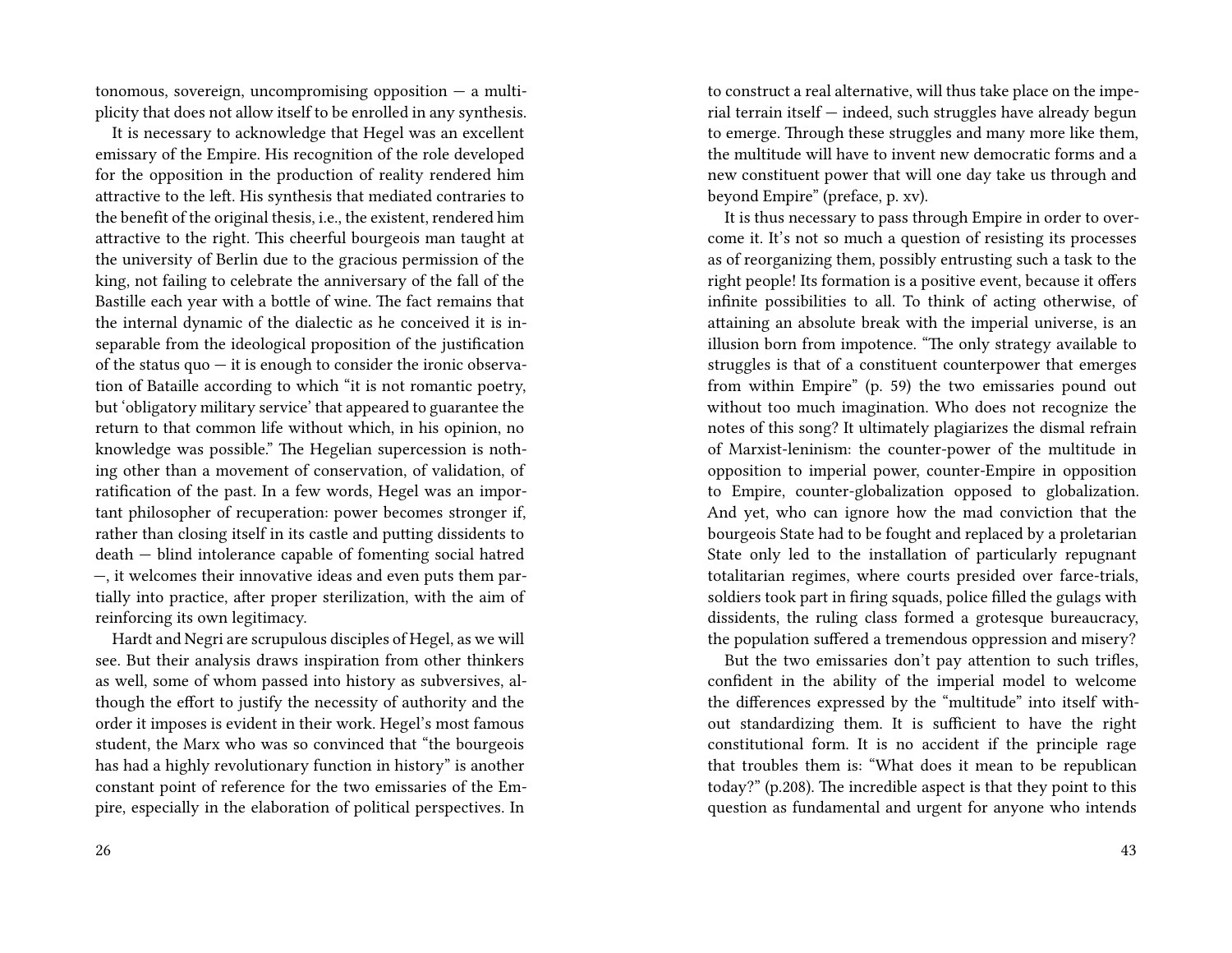sition leads merely to a cynical attitude and quietistic practices. The illusion of the naturalness of capitalism and the radicality of the limit actually stand in a relationship of complimentarity. Their complicity is expressed in an exhausting powerlessness" (pp. 386–7).

It is the struggle against these two supposed cohabiting forms of impotence, accused of nothing less than preventing a mysterious liberatory experience of work, that the two emissaries propose to the subjects, who should certainly struggle against the Empire (i.e., against those functionaries who love it for itself), but they should also struggle in favor of the Empire (i.e., against those subjects who hate it in itself).

In order to resolve this problem, Marx's contribution is fundamental. Just as Marx proclaimed that the development of industry desired by the bourgeoisie would lead the proletariat to victory, in the same way Hardt and Negri maintain that the development of the Empire will lead to the victory of the "multitude": "The teleology of the multitude is theurgical: it consists in the possibility of directing technologies and production toward its own joy and its own increase of power. The multitude has no reason to look outside its own history and its own present productive power for the means necessary for its constitution as a political subject" (p.396). This is why the best way to fight the Empire consists, paradoxically, in facilitating its growth. In fact, the two emissaries claim to be certain of the fact that: "The passage to Empire and its processes of globalization offer new possibilities to the forces of liberation. Globalization, of course, is not one thing, and the multiple processes that we recognize as globalization are not unified and univocal. Our political task, we will argue, is not simply to resist these processes but to reorganize and redirect them toward new ends. The creative forces of the multitude that sustain Empire are also capable of autonomously constructing counter-Empire, an alternative political organization of global flows and exchanges. The struggles to contest and subvert Empire, as well as those

fact, interpreting the entire history of humanity in light of the Hegelian determinist philosophical mechanism, Marx openly supported the progressive growth of capitalism as the way to reach communism: "the development of big industry, thus, removes the very terrain on which it produces the products and appropriates them for itself from under the feet of the bourgeoisie. First of all, it produces its gravediggers. Its decline and the victory of the proletariat are equally inevitable."

For Marx and for his crony, Engels, revolution did not constitute the negation of the civilization of capital, a breaking point in its deadly progression, but rather its felicitous final outcome. In the certainty that the triumph of the bourgeoisie would automatically provoke the triumph of the proletariat, he ended up supporting the development of capitalism and fighting against those who opposed it. This sort of disguised fatalism led him to assume rather reactionary positions such as, for example, hoping for the victory of Prussia in the war with France, in the conviction that the foundation of the German empire by Bismarck would bring about the political and economic centralization of Germany, a factor that in his opinion formed the initial condition for the advent of socialism. Moreover, his idea of social transformation as completion rather than rupture pushed him to advocate the necessity of modeling the means and ends of proletarian struggle on those of their adversary, theorizing that the workers would have to organize in a party in order to conquer State power.

From this point of view, the analysis of the two emissaries is rigorously Marxist. And given the nature of their mission, they could certainly not do without the valuable suggestions of the counselor of the Prince, the "democratic Machiavelli" who is considered the father of modern politics, that is to say the Reason of State, expert in swindling the people and keeping them in chains. They sing his praises, omitting to mention his maxim according to which there is "nothing […] more vain and insolent than the multitude". Even a theologian who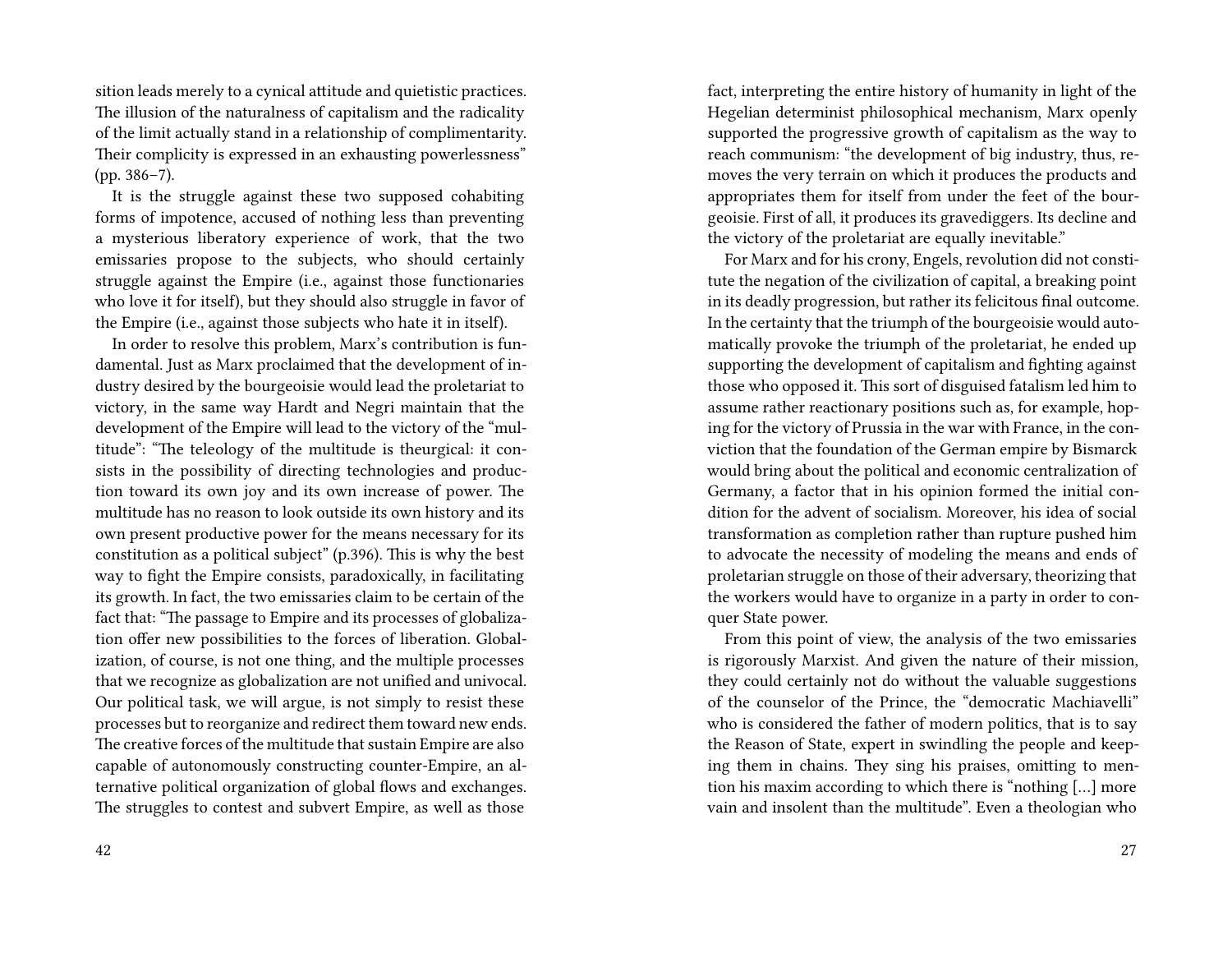smells of heresy like Spinoza proves to be of use to them, both for his philosophical reflections on the concept of potency and for his theological-political reflections on the relationship between democracy and the multitude. The family portrait is finished with the philosophers known as post-structuralists, those French thinkers who, in order to defend this society from the subversion caused by the death of God — that in May '68 had found a way to concretize itself in their country in the form of the largest wildcat strike in history — announced the death of man in every sphere, with the aim of spreading resignation by making the individual into a mere lump of social, political, technological and linguistic devices. The influence of the "desiring machines" of Deleuze and Guattari is particularly strong.

A certain involuntary sincerity in the two emissaries about the true nature of their mission takes us be surprise when. In dealing with a possible social transformation, they invite us to abandon the old metaphor of the revolutionary mole in favor of the snake. In fact, they expound, feeding the suspicion that "Marx's old mole has finally died. It seems to us, in fact, that in the contemporary passage to Empire, the structured tunnels of the mole have been replaced by the infinite undulations of the snake." (p. 57) The mole has done its time. Its extinction in the sphere of political zoology will be caused by its blindness that renders it immune to calculation. And yet, if this animal inspires sympathy, it is precisely because it is incapable of intrigues. Armed only with stubbornness and guided by intuition, the mole keeps on digging without ever losing its spirit, in hope of emerging at the right place. The snake is a completely different beast. It doesn't dig, but crawls. It advances with "undulations", from right to left, from left to right (the image of opportunism). Furthermore, since the time of Adam and Eve, it is known for its forked tongue (symbol of the lie). Thus, at best, it represents the dual nature of the two emissaries and their supposed fathers, prodigals with bundles on their backs

body of the Empire as well. It is a possibility that the two emissaries don't even take into consideration, so as not to evoke dangerous specters. When they describe the Empire as a "smooth world", they only end up confirming the contrary so well noted by Benjamin in his time: "Celebration or defense endeavors to conceal the revolutionary moments in the course of history. The fabrication of a continuity stands at its heart. It confers value only to those elements of the operation that are already brought in to make part of its posthumous influence. The points at which tradition is interrupted get away from them, and thus the rough spots and crags that offer a hand hold to those who want to make their own way beyond it."

#### **Freedom's corrections**

The Empire is right. The Empire is necessary. But unfortunately, the Empire is not perfect. Its immense potentiality is held in check both by the survival of dogmas of the past from which some imperial functionaries have not managed to separate themselves and by the opposition without compromise carried forward by those subjects who refuse to be such with the greatest determination.

The excess or absence of the will to power are the two obstacles that must be removed according to anyone who only aims for a just balance of power: "The first is presented by the overbearing power of bourgeois metaphysics and specifically the widely propagated illusion that the capitalist market and the capitalist regime of production are eternal and insuperable. [...] The second impediment is represented by the numerous theoretical positions that see no alternative to the present rule except a blind anarchic other and that thus partake in the mysticism of the limit. From this ideological perspective, the suffering of existence cannot manage to be articulated, become conscious and establish a standpoint of revolt. This theoretical po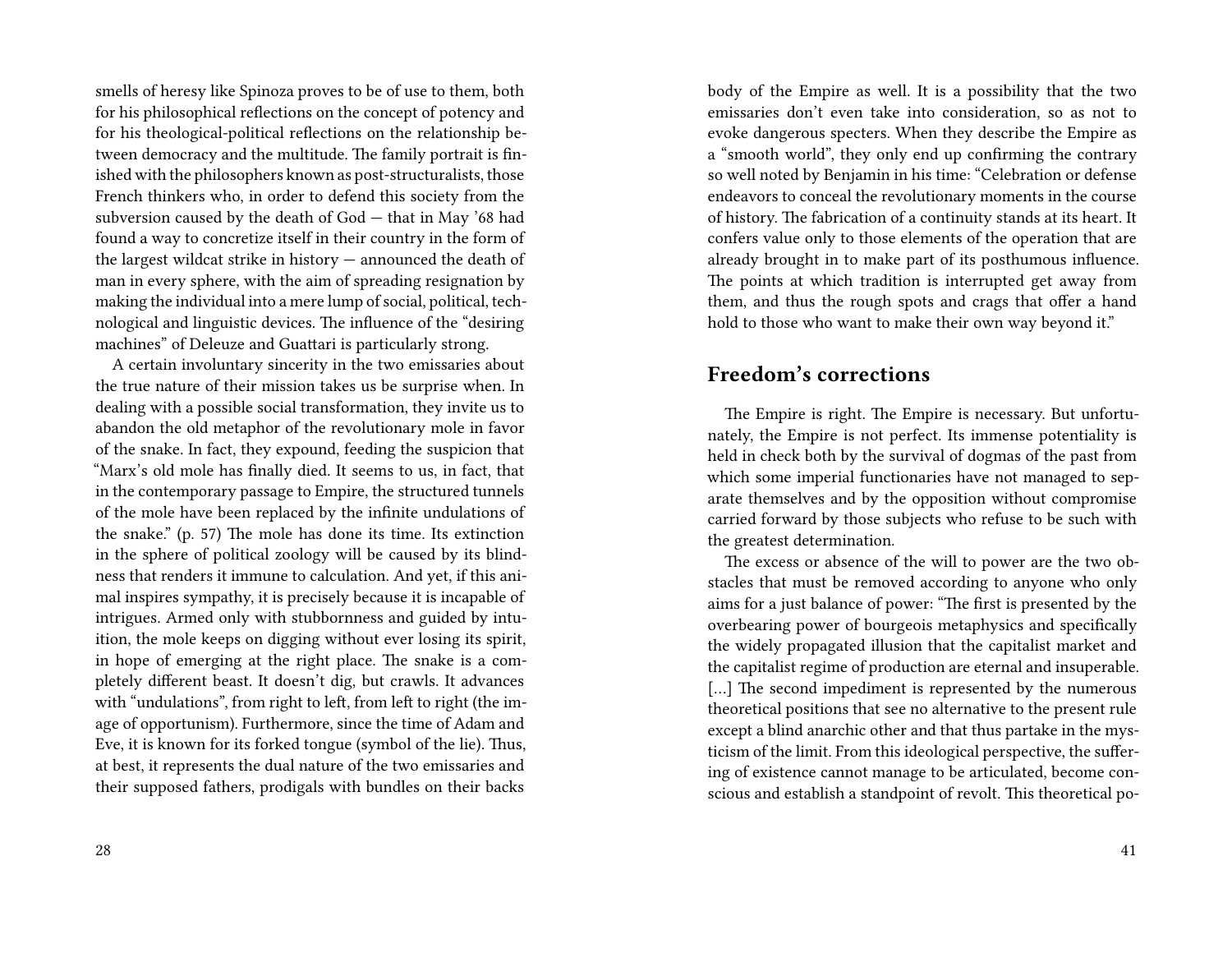but rather the movement of troops and their cannons in the eventuality of new rebellions to repress!

It is true that the illegal activities of the subjects stimulate the application of the results of scientific research, but our streets are filled with video cameras in order to further social control, certainly not to express the "machinic community" achieved by man through technology. Rebellion pushes domination to perpetually remodel the world, but the final result of this restructuring always corresponds to the interests of those who govern, never of those who rebel.

If on the one hand the two emissaries exalt the rebellions of the subjects while on the other hand they maintain that their objectives are realized by the Empire itself, it is because in this way they want to create a necessary dependence, an unbreakable link between the subjects and the Empire. Even the organic metaphors that they use are indicative of this purpose: "The emblem of the Austro-Hungarian Empire, an eagle with two heads, might give an adequate initial representation of the contemporary form of Empire. But whereas in the earlier emblem the two heads looked outward to designate the relative autonomy of the respective territories, in our case the two heads would have to be turned inward, each attacking the other" (pp. 59–60). As if to say that, even if the aspirations are different, the body is the same. Thus, the imperial structure doesn't just respond to the needs of the ruling class, but also to those of the ruled. The Empire — with its army, its police, its courts, its prisons, its factories, its commercial centers, its televisions, its expressways...  $-$  is desired by the emperor as well as by the subjects. It is simply a question of a problem between heads. Once this concept is brought in, the subjects understand that the aim of struggle is to bring about improvements in the Empire by choosing to follow the correct head, thus leaving the body unchanged.

The entire analysis of Hardt and Negri aims to exclude any space for autonomous revolt directed at destroying the and broad smiles for the subjects insofar as these latter intend to remain such.

#### **Go to work!**

The two emissaries describe the subjects as "multitude", a neutral term of the quantitative sort taken from some scholars of the past that is useful for avoiding the encumbrance of using a qualitative description of sides. Their aim is to convince the subjects that although it may be true that the Empire shows many defects, it is also true that its existence is the result of a right and inevitable necessity. That if the Empire is the One that represents the Many, it is only because it expresses them in a precise arithmetical sum, not because it annihilates them inside itself. That its functioning is not something that the multitudes now suffer, but that they themselves have determined, intentionally or not. In a word, that the will of the Empire is not, in fact, opposed to the desires of the multitude, but that, on the contrary, it is their expression and realization, even if lacking — which is why there is no reason whatsoever for wanting its destruction. Quite so!

But let's consider how the emissaries liquidate Etienne De La Boetie's critique. They are aware that "when the boss hails you on the shop floor, or the high school principle hails you in the school corridor, a subjectivity is formed. The material practices set out for the subject in the context of the institution (be they kneeling down to pray or changing hundreds of diapers) are the production processes of subjectivity" (pp. 195–6) and that consequently "the various institutions of modern society should be viewed as an archipelago of factories of subjectivity" (p.196). But, in fact, the two emissaries do not denounce the process of the reproduction of the existent with its social division that, in everyday actions, in their serial repetition, in the daily habit that accompanies us from birth to death, day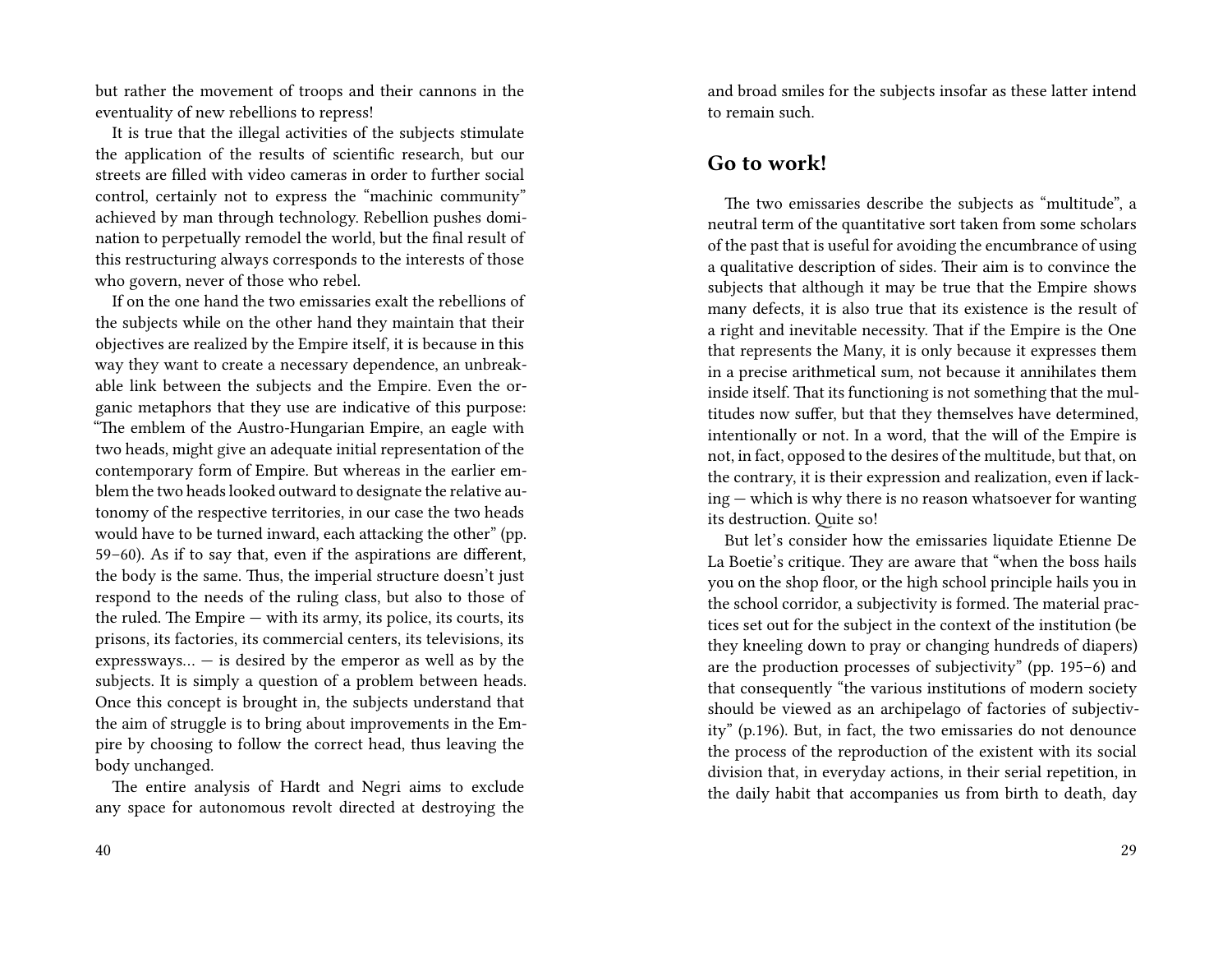after day, without giving us a moment of autonomy, is the thing that destroys the uniqueness of the individual. Rather they hail the thing that constructs its subjectivity. The extraordinary mystifying power of words! The misunderstanding is created through the use of the concept of "subjectivity", which they clearly prefer over that of "individuality". In themselves, the observations of the two emissaries are accurate, but the meaning that is drawn out of them is totally distorted, since the subjects are led to look with benevolent eyes upon these "factories of subjectivity". But ultimately, what is so bad about this? Isn't subjectivity "the quality of one who is subjective"? And isn't the subjective "that which is relative to the subject, that which derives from the way of feeling, thinking and deciding proper to the individual as such"? Any dictionary could testify to this without uncertainty, but let's take our consultation further, to the bottom. What is the subject? The subject is "the person or thing taken into consideration", but it is also "one who is subordinate, submissive, subjugated." Indeed, these terms derive from the Latin subiectus, past participle of subicere, or to subject. To affirm that subjectivity is relative to the individual means rendering submission natural, transforming a historical event into a biological fact. So subjectivity expresses the quality of one who is underneath, subordinate, submissive, subjugated. And what is the quality of one who is subjected if not that of obeying, something that one will do so much more willingly if one thinks that this is included in the nature of the individual as such? This is how it is possible to use the persuasive force of rhetoric to push the subjects to go to work in these "factories of subjectivity", i.e., of servitude, rather than blowing them up.

Of course, a factory is more productive when discipline reigns among the worker-subjects, but there is a problem. Far too often, the subjects have the ugly defect of considering discipline a form of domestication. This is why throughout history they have sought to avoid it or shatter it in every way. 'What ever for then?' the two emissaries ask themselves, liamentary tradition, parties made their appearance with the Reform Act of 1832, which extended suffrage, allowing industrialists and business people of the country to participate along with the aristocracy in the management of public affairs; there is no need to say to whose detriment. The real function of parties appears in an even more visible manner in Germany, where they were born for the first time after the disorders of 1848.This means that it was the defeat of the revolution that gave birth to parties, not its victory. It was the fear of a possible new uprising of the masses that induced the State to loosen the chain of its subjects, "conceding" the representative institution.

But, no matter how much it is lengthened, no matter how much more movement it allows, a chain is still a chain. In any case, the history of Germany shows how social-democratic reformism was really spread in order to prevent a revolutionary solution to the social problem: Rosa Luxemburg was murdered by the hired assassins of the social democrat, Noske, who opened the way for Hitler's conquest of power by repressing the revolution of Councils.

The two emissaries start from an observation that could be considered accurate, but once again they turn its meaning on its head. They have reasoned perfectly in affirming that the reality that surrounds us, the entire world in which we live carries the indelible mark of social struggles under the cloak of grey conformity that envelops it. But what they don't mention is that this sign exists only in the negative. We are surrounded by the ruins of our defeats, not by the monuments of our victories.

An example for all. It is beyond doubt that the revolutionary movements of 1848 pushed the French government to entrust the architect, Haussmann, with the task of redesigning the city plan of Paris, but it is equally true that the great boulevards that are traveled by crowds of enraptured tourists were not devised with the aim of facilitating "the nomadism of the multitude",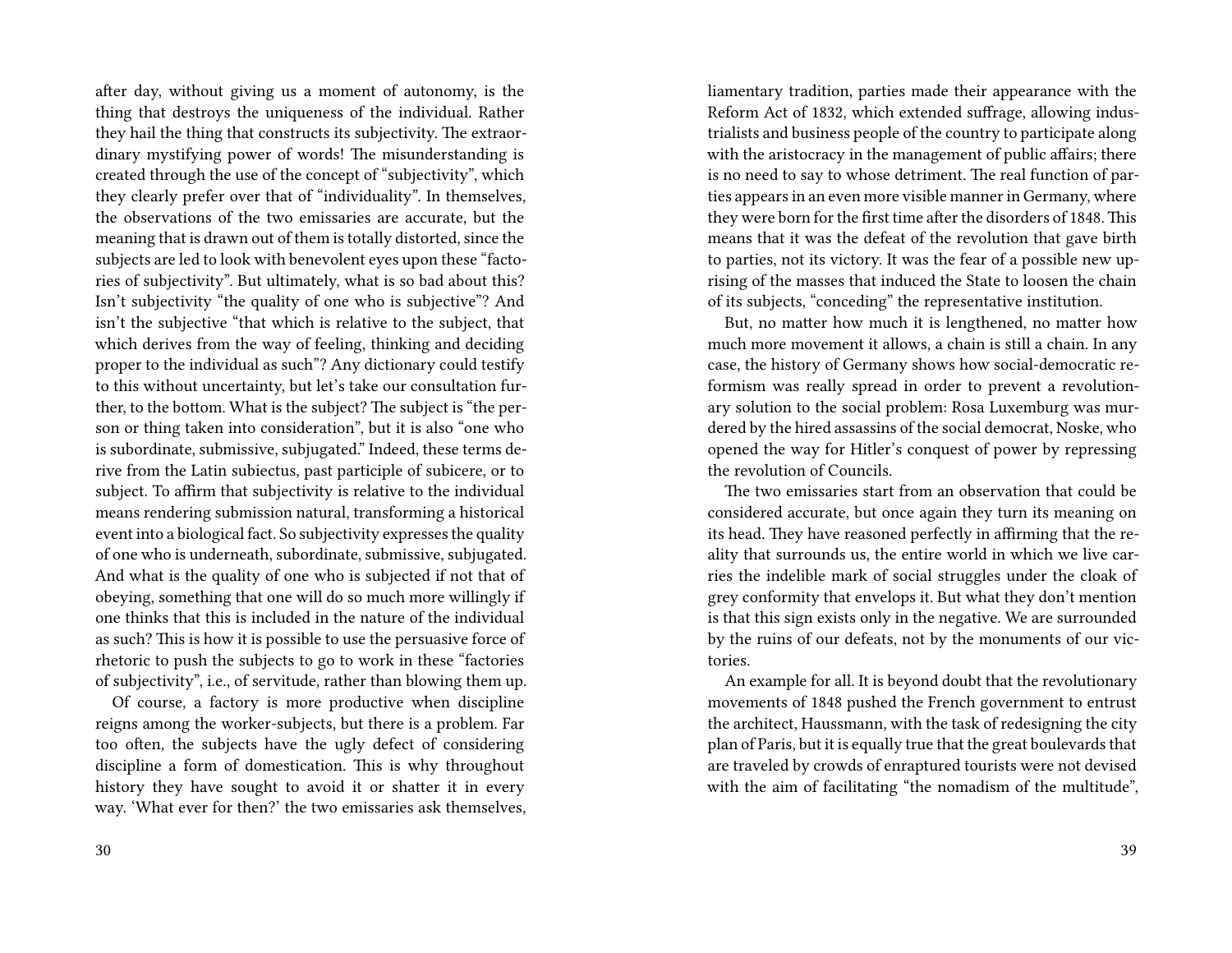were conceded by power because of the struggles carried out by the subjects, the two emissaries try to interpret this as meaning that these same struggles intentionally imposed them. Despite appearances, these two conceptions are not the same thing. In the first case, the institution of representation is a victory for power, a way to vanquish the combativeness of the rebels; in the second case, it is a conquest of the rebels, the objective attained by their battles. But if the proletariat is stronger without unions and parties, as Hardt and Negri acknowledge, then who benefits in instituting them? Clearly the one who has granted them, i.e., power, that in this way blocks the real threat brought about by a rebellion without mediation.

The first union did not appear until the second half of the 19<sup>th</sup> century. Any idea of class struggle, of the subversion of the capitalist order, was completely foreign to it since its only purpose was to reconcile the interests of the workers with those of the bosses. By organizing workers on the level of struggles for specific demands and seeking to limit exploitation to obtain a distribution of production that was less unfavorable for the workers, the union fights to obtain increases in wages, the reduction of working hours, guarantees against arbitrariness, etc. In other words, in the best of cases, the union aims to get a new division of the goods, but without directly calling the nature of the social order itself into question. Its function consists of offering correctives to the development of capitalism, because capitalism's ruthless search for profit renders it myopic in the evaluation of the possible social relapses provoked by its choices. This is why the nature of the union is intrinsically reformist. Any economic struggle conducted within the limits of capitalist society only permits the workers to remain workers, perpetuating their slavery.

The tune doesn't change when one examines the function of the party, the origin of which precedes that of the union by a few years. Both emerge in the period of the affirmation of the bourgeois class. In England, the country with the oldest parconvinced that "discipline is not an external voice that dictates our practices from on high, overarching us, as Hobbes would say, but rather something like an inner compulsion indistinguishable from our will, immanent to and inseparable from our subjectivity itself" (p. 329). It is undeniable that discipline is inseparable from our subjectivity since, as we have just seen, subjectivity indicates submission. But it is the claim that the strict observance of the master's rules by the slave is due not so much to the fear of the lash as to "an inner compulsion indistinguishable from our will" that Mr. Hardt and Mr. Negri cannot support without admitting on which side of the barricades they are to be found: on the side of those who uphold slavery. Their entire historical reconstruction of the birth and development of the Empire goes in this direction. The slave desires his chains and builds them himself. The subjects desire the Empire and have built it themselves. Its formation is inevitable because it expresses the biological outcome of human nature and the dialectical out come of the history of humanity at the same time.

The preoccupation with legitimating imperial determinism is also manifested in the tiresome mechanistic language used by the two emissaries, ultimately persuaded that they human being must fade into the gear, that autonomy must give way to automatism, and that fantasy must surrender before functionality. What is Empire? "Empire thus appears in the form of a very high tech machine" (p. 39) or to be clearer "Empire constitutes the ontological fabric<sup>"7</sup> (p. 354). What are the subjects, the "multitude"? "The multitude not only uses machines to produce, but also becomes increasingly machinic itself, as the means of production are increasingly integrated into the minds and bodies of the multitude" (p. 406). What is desire? Desire is described as an "ontological motor" (p. 389). What is language? Unfailingly, the answer arrives: "by language we

 $^7$  In Italian, this word "fabbrica", usually means "factory".  $-$  translator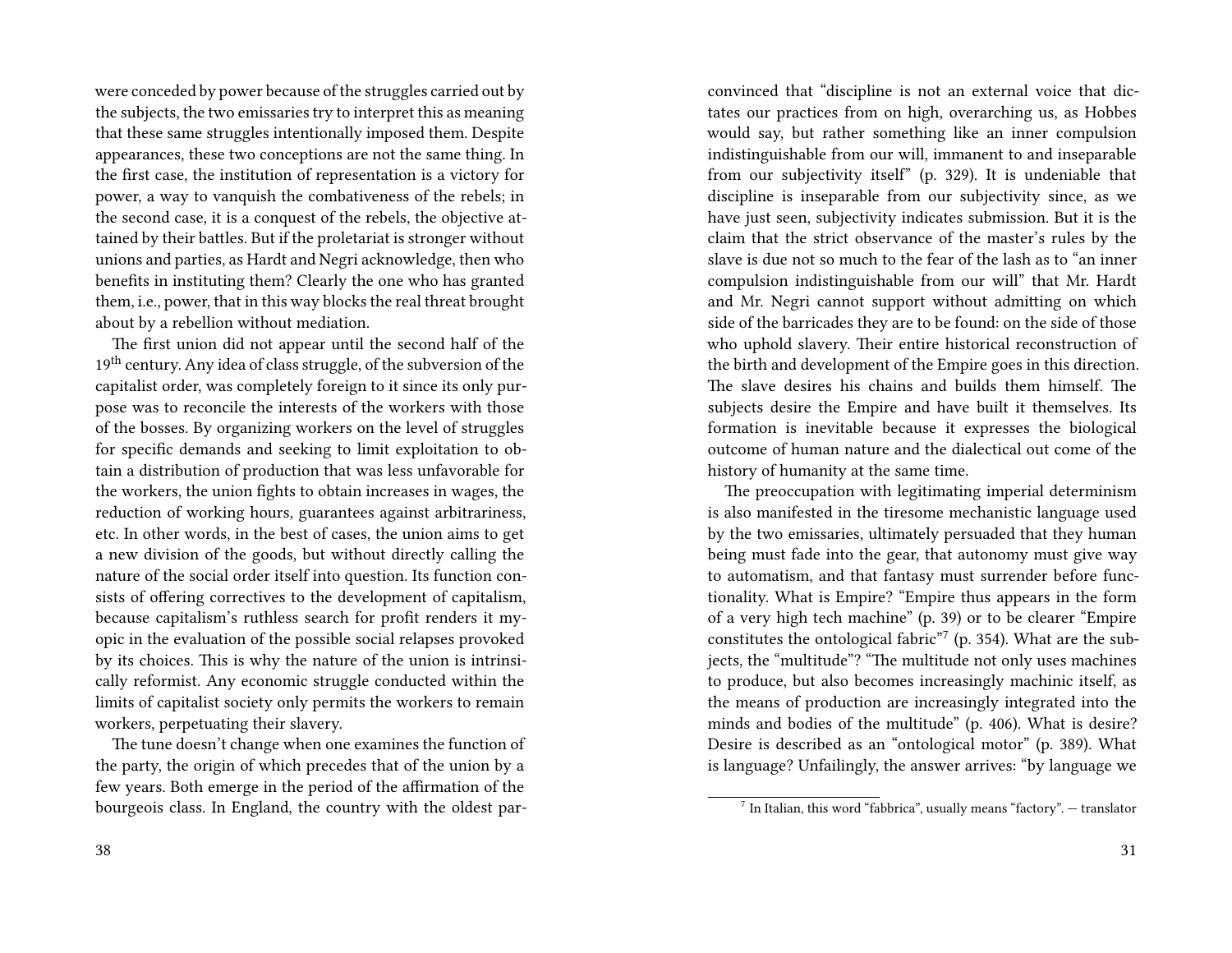mean machines of intelligence that are continuously renovated by the affects and subjective passions" (p. 366). These are only a few examples of the technical — and, as such, above sides language that fills this text.

But presenting the evolution of civilization as the mechanism of a megamachine is not enough. In saying this one justifies resignation in the presence of the social pollution it produced, but the rage at being changed into mere cogs is not neutralized. The two emissaries must thus carry out another effort. They must make the subject understand that "In reality, we are masters of the world, because our desire and labor regenerate it continuously" (p. 388) and that consequently we have very little to complain about. We, the masters of the world?

#### **The reverse side of the coin**

In our unspeakable ignorance, we thought that the ambition of every power was to consolidate and expand itself to the point where it assumes true and proper imperial significance, but that the final realization of this depends on the relations of existing forces. And of course, this objective can only be achieved by knowing how to generate the shockwaves necessary to disperse one's adversaries. On the contrary, the two emissaries declare: "The multitude called Empire into being" (p. 43) since "the class struggle, pushing the nation State toward its abolition and thus going beyond the barriers posed by it, proposes the constitution of Empire as the site of analysis and conflict" (p. 237).

We thought that labor was synonymous with human activity only within capitalist society, a bit like animals in captivity are synonymous with nature only in a zoo. An equation that is decidedly repugnant to everyone except for those who think that "work makes us free", as the Nazis announced at the entrance of concentration camps, or who hold that the bars of a

must be — should no longer be seen as a misery, but as a richness. Given that: "The multitude is the real productive force of our social world whereas Empire is a mere apparatus of capture that lives only off the vitality of the multitude" (p. 62), one must deduce from this that "The refusal of exploitation — or really resistance, sabotage, insubordination, rebellion and revolution — constitutes the motor force of the reality in which we live, and at the same time its living opposition" (pp. 208–9) The final conclusion of such reasoning is imposed by itself: "The proletariat actually invents the social and productive forms that capital will be forced to adopt in the future" (p. 268). In short, it is not the Empire, through the exercise of power, but the subjects, with their struggle's against the Empire's power, who are creating the world that surrounds us. Thanks to their dialectical proceedings, the two emissaries overturn reality and try to make the defeats of the subjects pass for victories in perspective. Thus paradise approaches.

#### **The heads of the eagle**

It is true, however, that in doing so, Hardt and Negri occasionally fall into some significant contradictions. It is not always easy to convince the subjects that "The organization of mass trade unions, the construction of the welfare State, and social-democratic reformism were all results of the relations of force that the mass worker defined and the overdetermination it imposed on capitalist development" (p. 409). Whereas earlier they maintained that "Against the common wisdom that the US proletariat is weak because of its low party and union representation with respect to Europe and elsewhere, perhaps we should see it as strong for precisely these reasons" (p. 269).

Why would the proletariat ever have had to impose its representative forms on capital if its strength is greater without them? Starting from the conception that unions and parties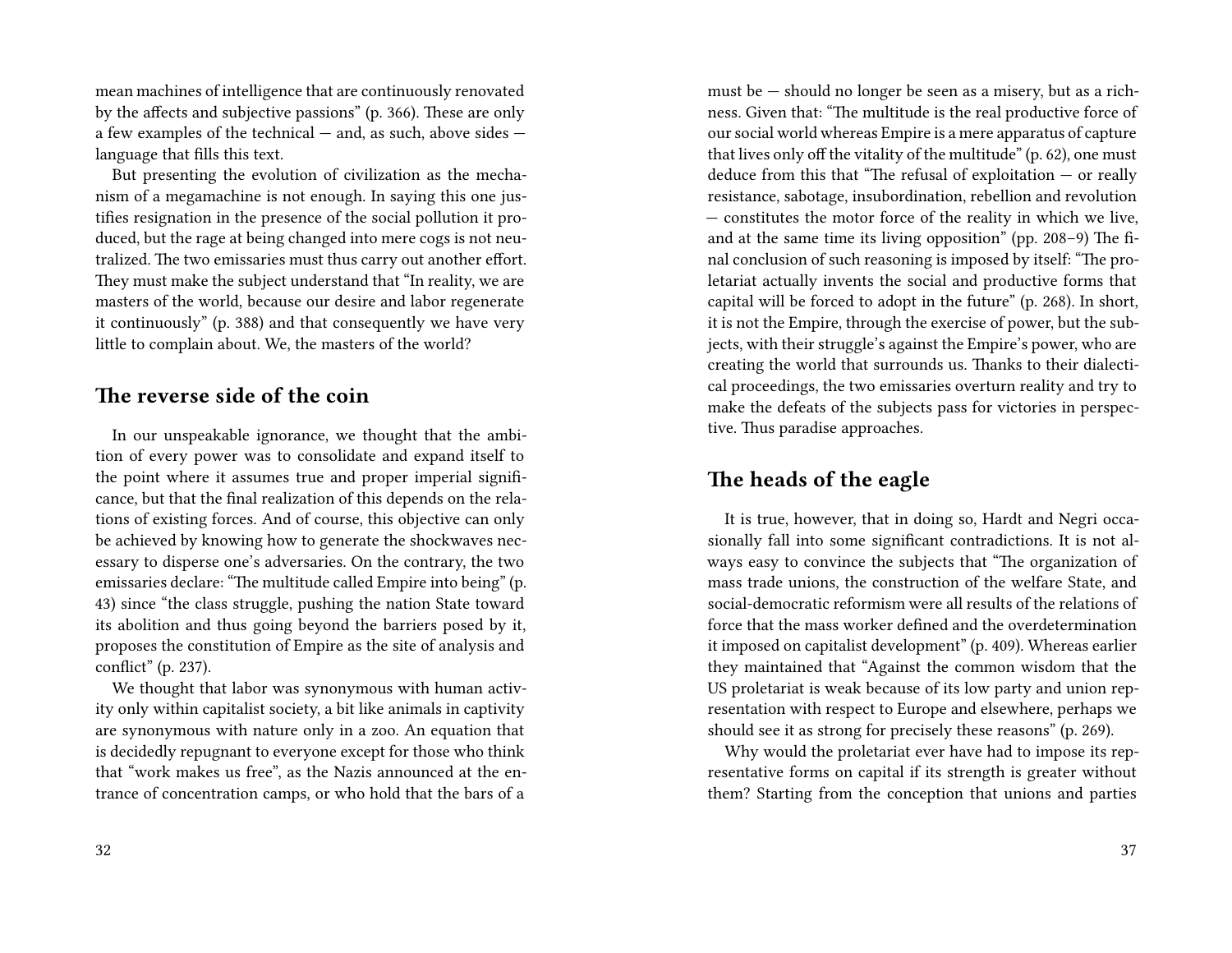and freedom?" (p. 397). Even the greatness of the Egyptian pyramids could not form a valid justification for the terrible suffering endured by the slaves who built them, let's just imagine whether transgenic corn, oil wells, the procession of fashion or the microchip could be this justification!

But one last move is allowed to us. We thought that throughout history, subjects, faced with great imperial power and Praetorian arrogance, have always had very few alternatives: to obey or to rebel. In the moments that they obey, the subjects merely reproduce the Empire and guarantee its stability. Therefore, it is only in the times of revolt against the order of the Empire that they can cease to be subjects and determine themselves as free individuals, going to storm the heavens of their aspirations. The two emissaries know this well, but they also know that their task is really to place revolt in the service of the Empire. It's a matter of putting the unforgotten lesson of Hegel into practice. The two emissaries themselves concede that "The Empire does not fortify its boundaries to push others away, but rather pulls them within its pacific order, like a powerful vortex" (p. 198). Thus, the dialectic shows that the thesis is the Empire and its foul<sup>8</sup> order; the antitheses are the subjects, the "multitude", and their struggle; the synthesis is reconciliation, the overcoming of contradictions, which in reality conceals the return to the thesis: the order of the Empire enriched by the creativity expressed in the struggles of the subjects. It's an outline that isn't very far from Marx's interpretation of the servantmaster dialectic that is found at the origin of his concept of class struggle.

Interpreted in this way, it is possible for the long process that led to the formation of the existent to no longer be perceived by the subjects as domestication, but rather as liberation. That which is  $-$  that is at the same time also that which

cage serve to protect animals from external dangers. On the contrary, the two emissaries don't hesitate to argue that: "Living labor… is the vehicle of possibility… labor… now appears as general social activity. Labor is productive excess with respect to the existing order and the rules of its production. This productive excess is… the force of collective emancipation…" (p. 357), which is why "The new phenomenology of the labor of the multitude reveals labor as the fundamental creative activity that through cooperation goes beyond any obstacle imposed on it and constantly creates the world" (p. 402).

We thought the identification of human life with the production of goods was one of the most insipid advertising lies, incapable of conceiving of anything other than economic balance sheets. This is the sort of fraud that has reduced poetry to a source of inspiration for advertising. On the contrary, the two emissaries inform us that "the desire to exist and the desire to produce are one and the same thing" (p. 349).

We thought that the hegemony conquered by the great multinationals over international economic and political life, with the consequent transformation of the world into one huge shopping center had brought about the homogenization of lifestyles as well as the disappearance of all singularity. As a noted American journalist pointed out, the choice today is between Coke and Pepsi. On the contrary, the two emissaries observe that "Far from being unidimensional, the process of restructuring and unifying command over production was actually an explosion of innumerable different production systems. The processes of the unification of the world market operated paradoxically through diversity and diversification…" (p. 252).

We thought that the blackmail which the subjects have to undergo, working to survive or dying of hunger, was the element that forced millions of people to abandon the land of their birth to go in search of a morsel of bread. No one is so idiotic as to confuse emigration caused by lack with the spirit

 $8$  In Italian there is a play on words here  $-$  "immondo" is the Italian word for "foul"; "mondo" is the Italian word for "world".